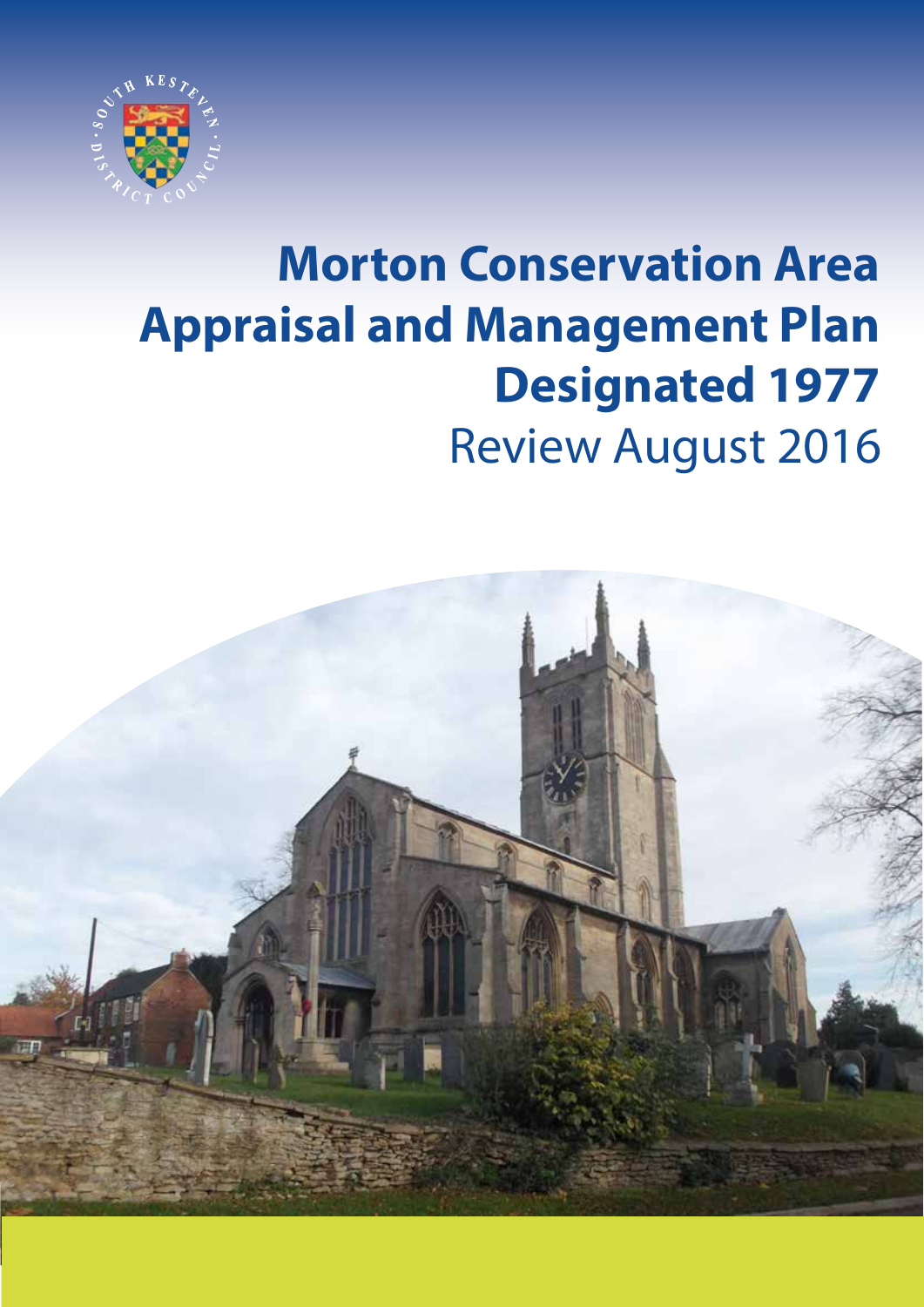| 1.0 Character Appraisal                                         | $\overline{4}$  |
|-----------------------------------------------------------------|-----------------|
| 1.2 Background                                                  | 4               |
| 1.3 Location and Context                                        | $\overline{4}$  |
| 1.4 Boundary Review                                             | 4               |
| 2.0 Planning Policy Context                                     | 5               |
| 2.1 Planning (Listed Buildings and Conservation Areas Act) 1990 | 5               |
| 2.2 National Planning Policy Framework                          | 6               |
| 2.3 Local Development Framework, Core Strategy                  | 6               |
| 3.0 Summary of Special Interest                                 | 6               |
| 4.0 Historical Development                                      | $\overline{7}$  |
| 5.0 Character and Appearance                                    | 8               |
| 5.1 Spatial Character and Townscape Quality                     | 8<br>10         |
| 5.2 Architecture and Building Materials<br>5.3 Key Views        | 11              |
| 5.4 Contribution of Trees, Hedgerows and Open Space             | 12              |
| 5.5 Floorscape and Street Furniture                             | 12              |
| <b>6.0 Key Historic Buildings</b>                               | 12              |
| 6.1 Listed Buildings                                            | 12              |
| 6.2 Positive Unlisted Buildings                                 | 13              |
| 6.3 Locally Listed Buildings                                    | 13              |
| 7.0 Archaeology                                                 | 13              |
| 8.0 Changes since Designation                                   | 14              |
|                                                                 |                 |
| 10.0 Management Plan                                            | 15              |
| 10.1 Introduction                                               | 15 <sub>1</sub> |
| 11.0 Effects of Designation                                     | 15              |
| 12.0 Article 4 Directions                                       | 15 <sub>2</sub> |
| 13.0 Protection of Trees                                        | 16              |
| 14.0 Monitoring Condition                                       | 16              |
| 14.1 Urgent Works Notice                                        | 16              |
| 14.2 Repairs Notice                                             | 17              |
| 14.3 Section 215 Notice                                         | 17<br>17        |
| 14.4 Compulsory Purchase Order (CPO)<br>15.0 Enforcement        | 17              |
| 16.0 Strengths, Weaknesses, Opportunities,                      | 18              |
| <b>Threats (SWOT) Analysis</b>                                  |                 |
| 16.1 Strengths                                                  | 18              |
| 16.2 Weaknesses                                                 | 18              |
| 16.3 Opportunities                                              | 18              |
| 16.4 Threats                                                    | 18              |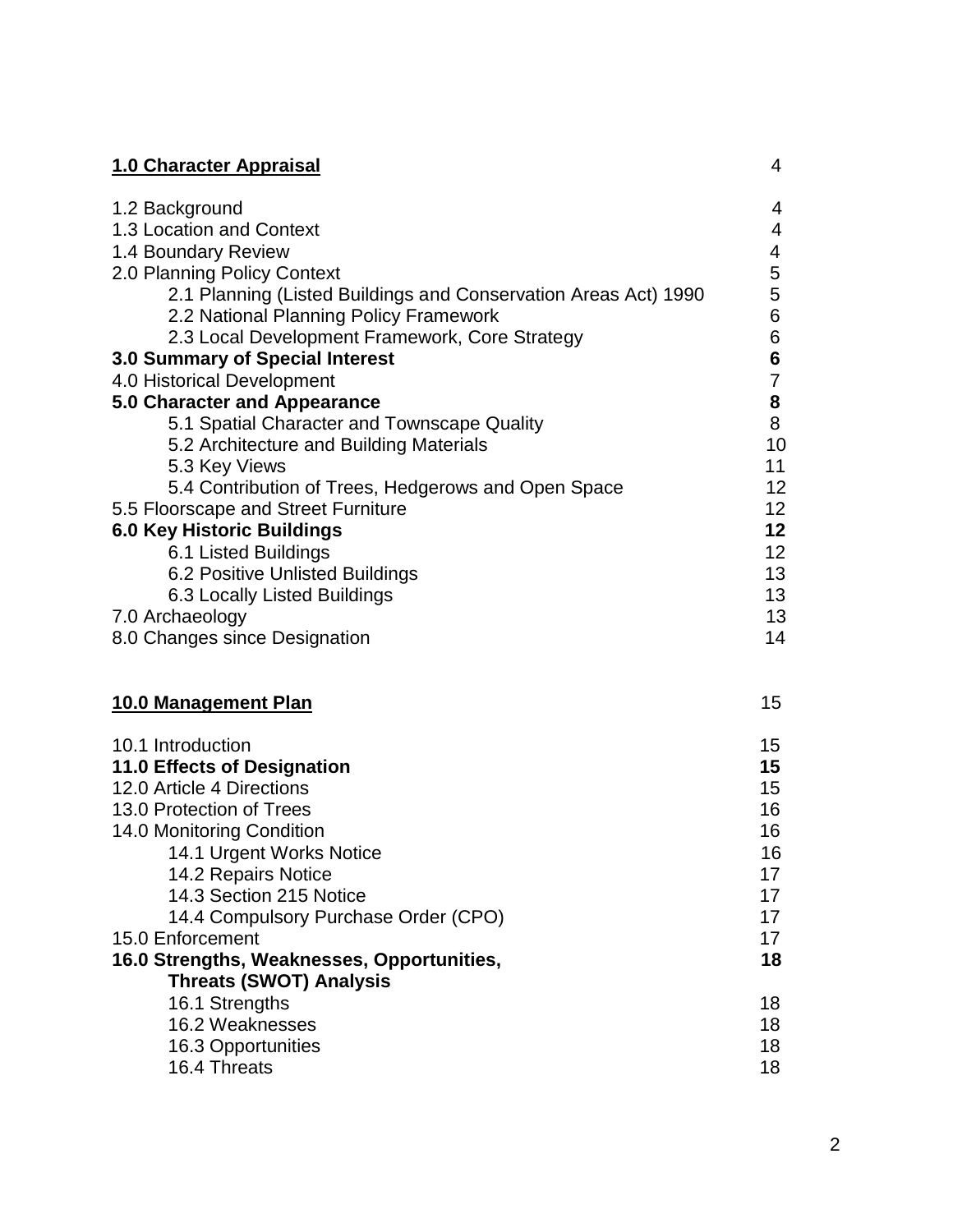| 17.0 Action Plan     | 20 |
|----------------------|----|
| 18.0 References      | 25 |
| 19.0 Useful Contacts | 25 |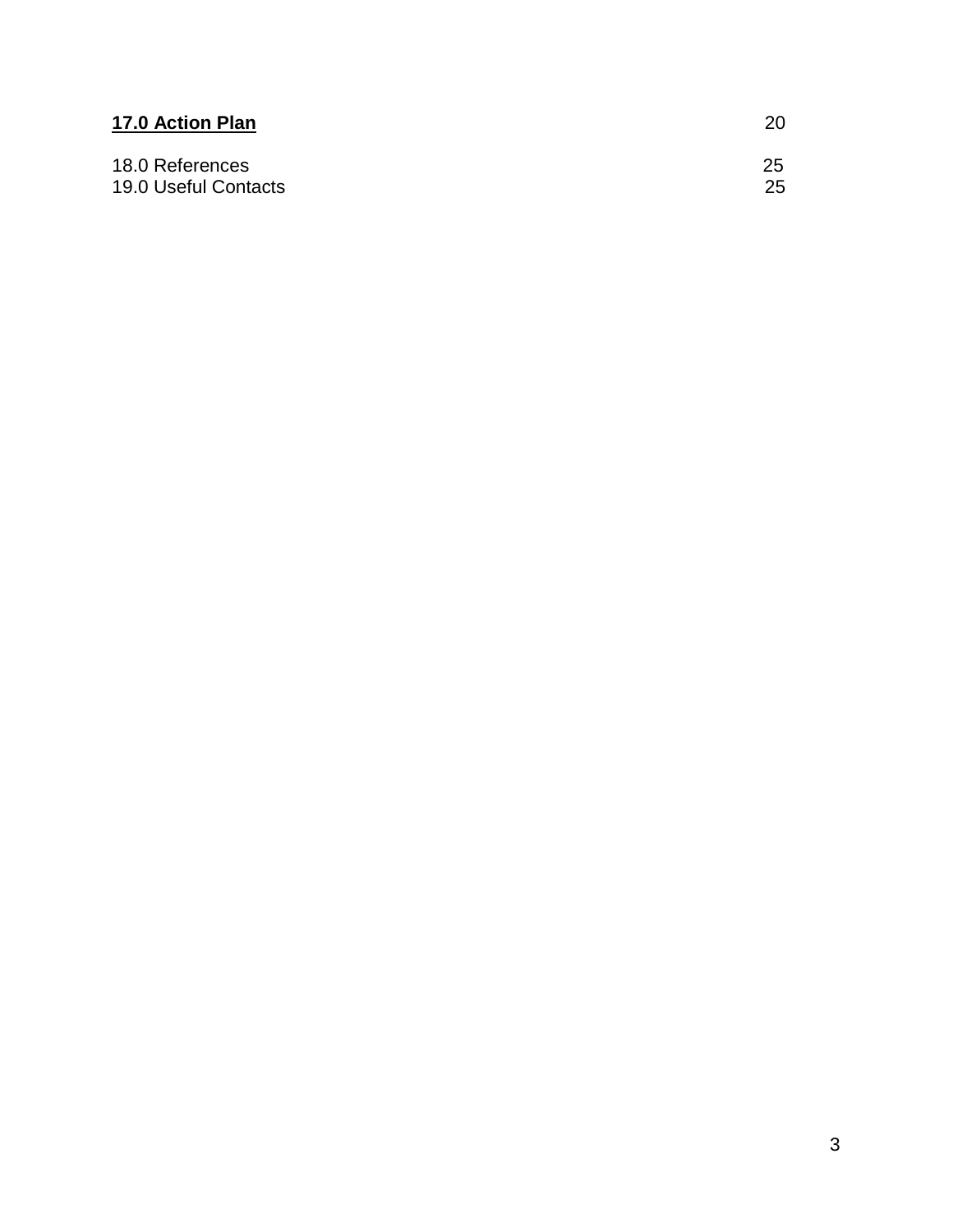## **1.0 Character Appraisal**

## **1.1 Background**

The conservation area at Morton was designated in 1977. The purpose of this document is to define the special interest of the conservation area and assess the action needed to protect and enhance the special qualities of the conservation area. The conservation area appraisal and management plan is split into three sections:

- **Section 1:** Conservation area appraisal, which details any proposed changes or extensions as part of the 2016 review.
- **Section 2:** Management plan, which puts forward proposals for preservation and enhancement.
- **Section 3:** Action plan to address those issues drawn out in the appraisal and management plan.

The appraisal and management plan should be read alongside the accompanying map in the appendix.

# **1.2 Location and Context**

Morton is a large village located two miles north of Bourne and ten miles west of Spalding. It is situated on the eastern side of the A15 which separates the modern housing developments on Hanthorpe Road from the historic core. The hamlet of Hanthorpe lies to the west and the two were officially joined in 2004 to form the Parish of Morton and Hanthorpe.

Morton lies in the Fen Margins, a transitional landscape where the slopes of the Kesteven Uplands give way to the flat topography of the Fens to the east of the A15. It is one of a line of settlements from Bourne in the south to Billingborough in the north which occupy the higher dryer ground alongside the A15 and B1177. The landscape is characterised by a mix of arable and pasture farmland with hedgerows and trees providing enclosure. There is a high proportion of woodland on the uplands to the west which forms the backdrop to views outside of the conservation area boundary.

The village is identified within the Council"s Core Strategy (July 2010) as being a local service centre where localised service use is already strong. There is a post office, one public house – "The Five Bells", a handful of shops and a village Hall.

## **1.3 Boundary Review**

The Conservation Area at Morton was first designated in 1977, and the original boundary has been reviewed in accordance with Historic England Guidance. As part of the 2016 review significant areas of the conservation area have been excluded; owing largely to their lack of historic or architectural interest. These areas mainly comprised post war development which was not in keeping with the predominant historic character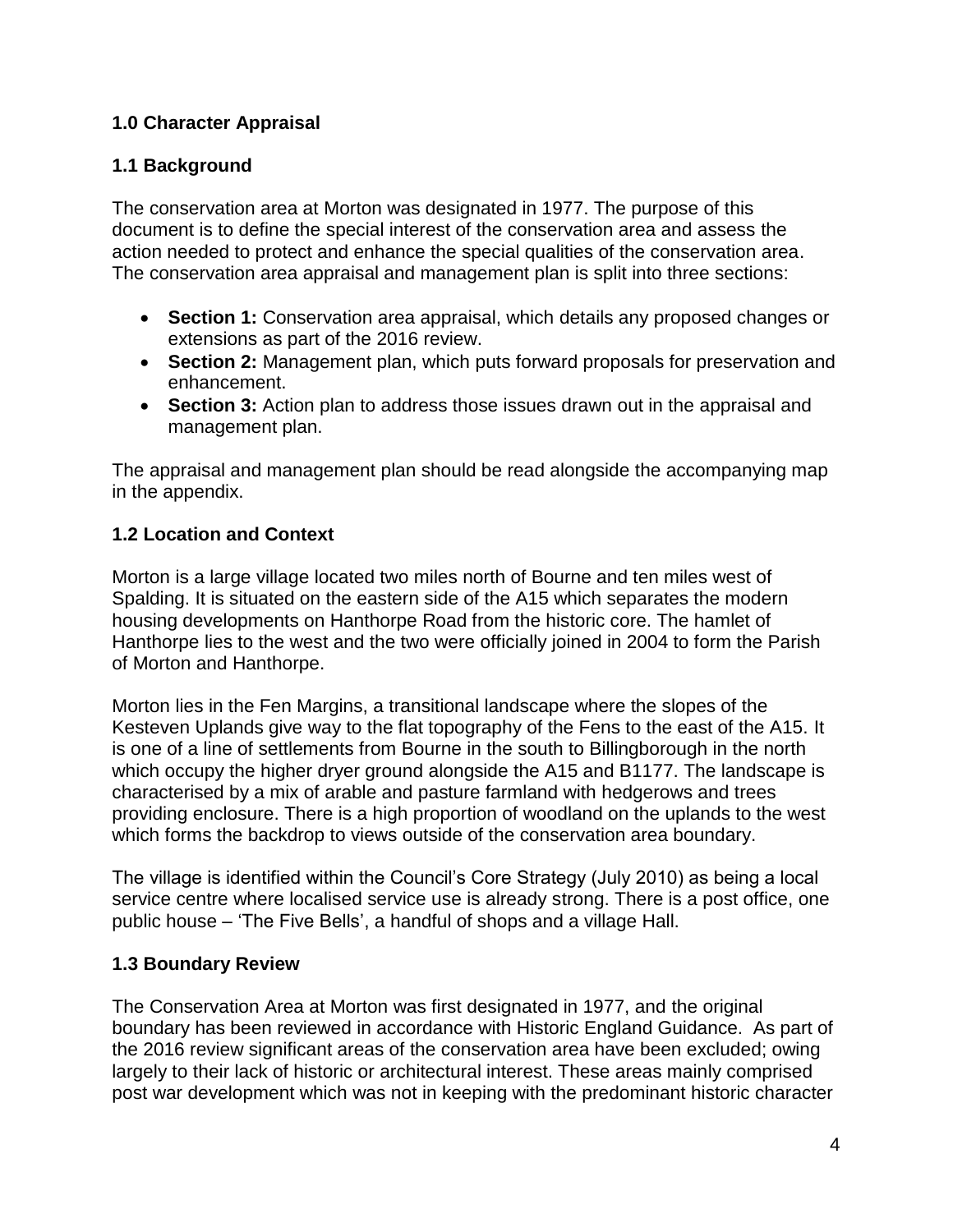found within the village core. This included the cul-de-sac development at Hazeland Close, Clarks Close, Knotts Close and Orchard Close alongside development at East Lane, Haconby Lane and Pearces Lane.

## **2.0 Planning Policy Context**

## **2.1 Planning (Listed Buildings and Conservation Areas) Act 1990**

Conservation areas are designated under the provisions of Section 69 of the Planning (Listed Buildings and Conservation Areas) Act 1990. A conservation area is defined as "an area of special architectural or historic interest the character or appearance of which it is desirable to preserve or enhance". It is the duty of local authorities to designate such areas in order to ensure that their unique character is preserved and enhanced. Designation grants control over demolition of unlisted buildings, strengthens controls over minor development and also gives special protection to trees. It is the quality and interest of an area as a whole, rather than that of individual buildings, which is the prime consideration in identifying a conservation area.

Section 69(2) of the Act imposes a duty on Local Authorities to review their conservation areas from time to time, Section 71 of the same Act requires local planning authorities to formulate and publish proposals for the preservation and enhancement of any parts of their area that are designated as conservation areas. Section 72 specifies that, in making a decision on an application for development in a conservation area, special attention shall be paid to the desirability of preserving or enhancing the character or appearance of that area.

## **2.2 National Planning Policy Framework (NPPF)**

In March 2012, the National Planning Policy Framework (NPPF) was introduced that combines all of policies of the Planning Policy Statements (PPS) into one streamlined document. The presumption in favour of sustainable development is the guiding principal of the document and the protection and enhancement of the historic environment is embedded within this approach. Sustainable development is defined as meeting the needs of the present without compromising the needs of the future (5) and the introduction of the NPPF breaks down this definition into three dimensions; economic, social and environmental. Within the environmental dimension sustainable development needs to contribute to "protecting and enhancing our natural, built and historic environment' (7). According to the NPPF, a conservation area is a 'designated heritage asset' and has been defined in Annex 2 as

"A building, monument, site, place, area or landscape identified as having a degree of significance meriting consideration in planning decisions, because of its heritage interest. Heritage asset includes designated heritage assets and assets identified by the local planning authority (including local listing)'.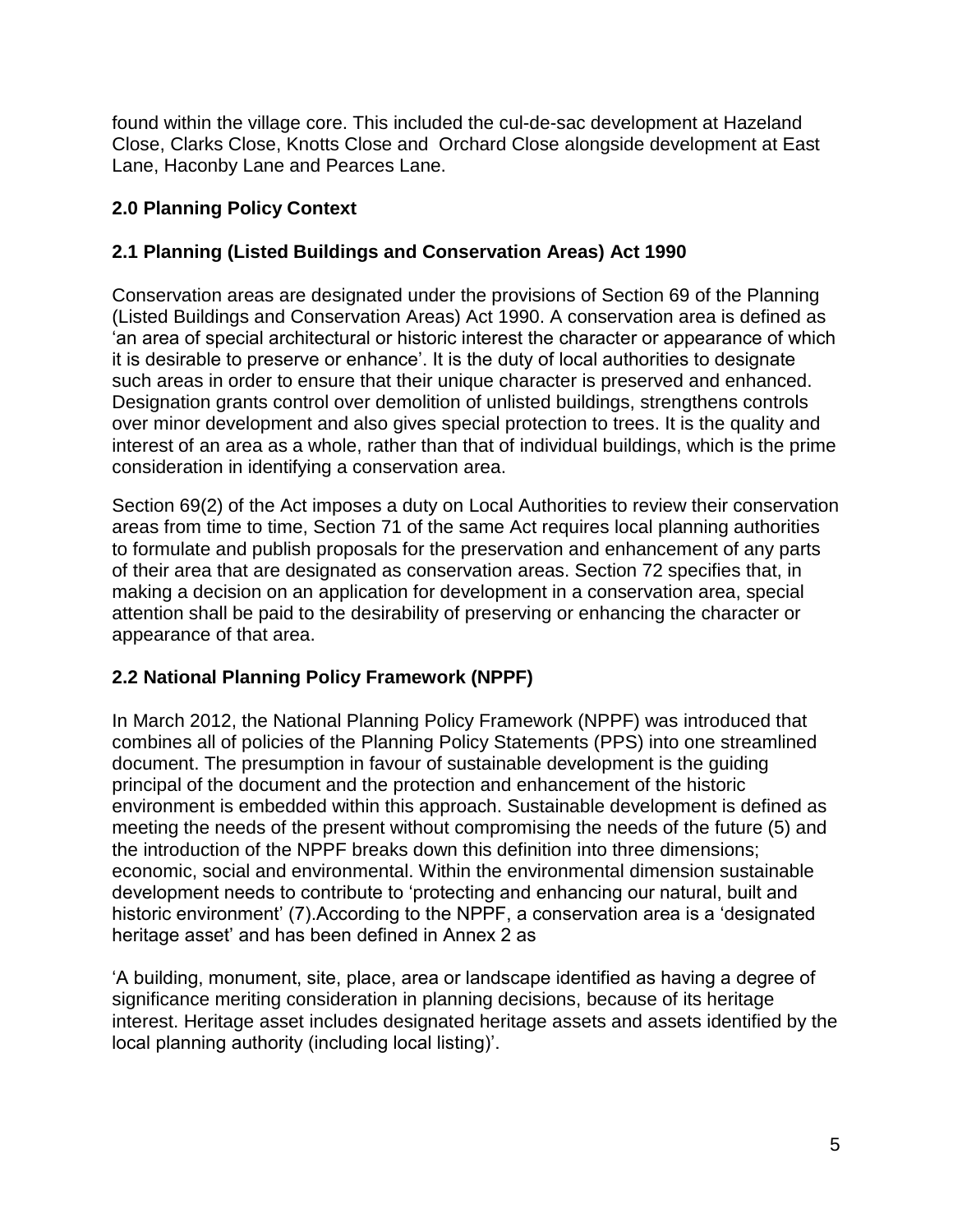Great weight is given to the conservation of designated heritage assets. Heritage assets are an irreplaceable resource and any harm or loss requires clear and convincing justification (132).

In developing this strategy, the following needs to be taken into account (131):

- The desirability of sustaining and enhancing the significance of heritage assets
- The wider social, cultural, economic and environmental benefits that conservation of the historic environment can bring
- The desirability of new development making a positive contribution to local distinctiveness
- Opportunities to draw on the contribution made by the historic environment to the character of place

# **2.3 Local Development Framework, Core Strategy**

The South Kesteven Council Core strategy was adopted in July 2010 and is one of the most important parts of the Local Development Framework. It sets out the key principles for development management and the conservation of the historic environment is detailed within policy EN1: The protection and enhancement of the character of the district. Development must be appropriate to the character and significant natural, historic and cultural attributes and features of the landscape. The development must also contribute to its conservation, enhancement and restoration.

# **3.0 Summary of Special Interest**

- The village has an elongated plan form of ribbon development, typical of the Lincolnshire fens.
- Mixed character comprising relatively unspoilt historic core whilst East Lane, Haconby Lane and Pearces Lane have a more fragmented character.
- High Street and the western end of Station Road has a harmonious character derived from a shared palette of materials comprising coursed limestone rubble or brick with clay pantile roofing.



*Fig 1. Buildings such as Connie's Cottage (Grade II) have gable end alignment which is typical of the conservation area. Note also the grass verges to the right that create a sense of spaciousness.*

• A defined building line exists along the streets as the buildings typically stand to the rear of the narrow footways or are set back and enclosed by boundary walls.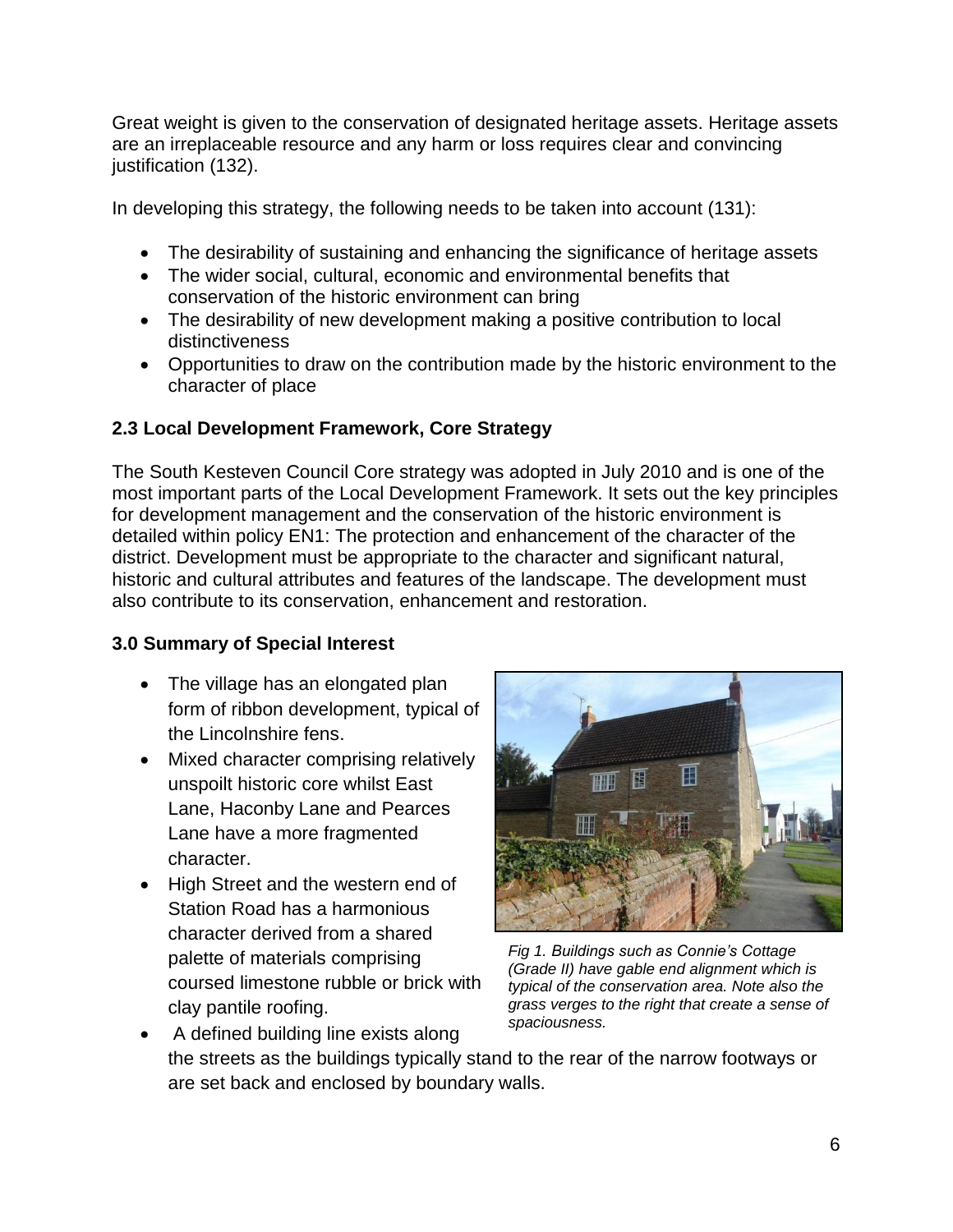- There is a varied alignment along the street with buildings either facing onto or standing gable end to the highway.
- The open spaces on the south side of Station Road adjacent to Needham Road and the east side of East Lane are the remnants of open fields which enhance the rural character and setting of the conservation area.
- The churchyard occupies a central position within the village and the trees within its perimeter frame views of the church and contribute to the public amenity of the conservation area.
- The broad grass verges along High Street and the perimeter of the churchyard are attractive features which enhance the setting of the buildings fronting onto them.



 Traditional craftsmanship embodied in original building materials and architectural features.

• Visual harmony resulting from the use of a limited palette of natural building materials.

• Visual continuity created by boundary walls delineating boundaries and linking buildings.

# **4.0 Historical development**

*Fig 2. The Church of S John the Baptist, located within a prominent position with trees within the Churchyard framing views.*

Archaeological evidence indicates that there is a long history of settlement in the area.

Fragments of Bronze Age pottery and flint, were found on Morton Fen where remains associated with the Iron Age and Romano-British salt-making industry have also been discovered. A 2nd century Roman saltern site was discovered at South Drove which comprised rectilinear ditches with two flat bottomed settling tanks or evaporating pans. The Car Dyke lies to the east of the village, it was constructed by the Romans in the late 1st-early 2nd century AD as a catchwater drain and divides the fens from the higher ground to the west. Early Saxon pottery was also found to the west of Cardyke Farm.

The name Morton is derived from the Old English "Mor" and "tun" which translates as farmstead on the moor or marsh. Morton and Hanthorpe were recorded together in the 1086 Domesday Book as "Mortun and Hermodestorpe" and had a joint population of 28 sokemen and 8 bordars.

The village was a prosperous agricultural community during the  $19<sup>th</sup>$  century which had a station on the Bourne branch line of the Great Northern Railway from 1871 until the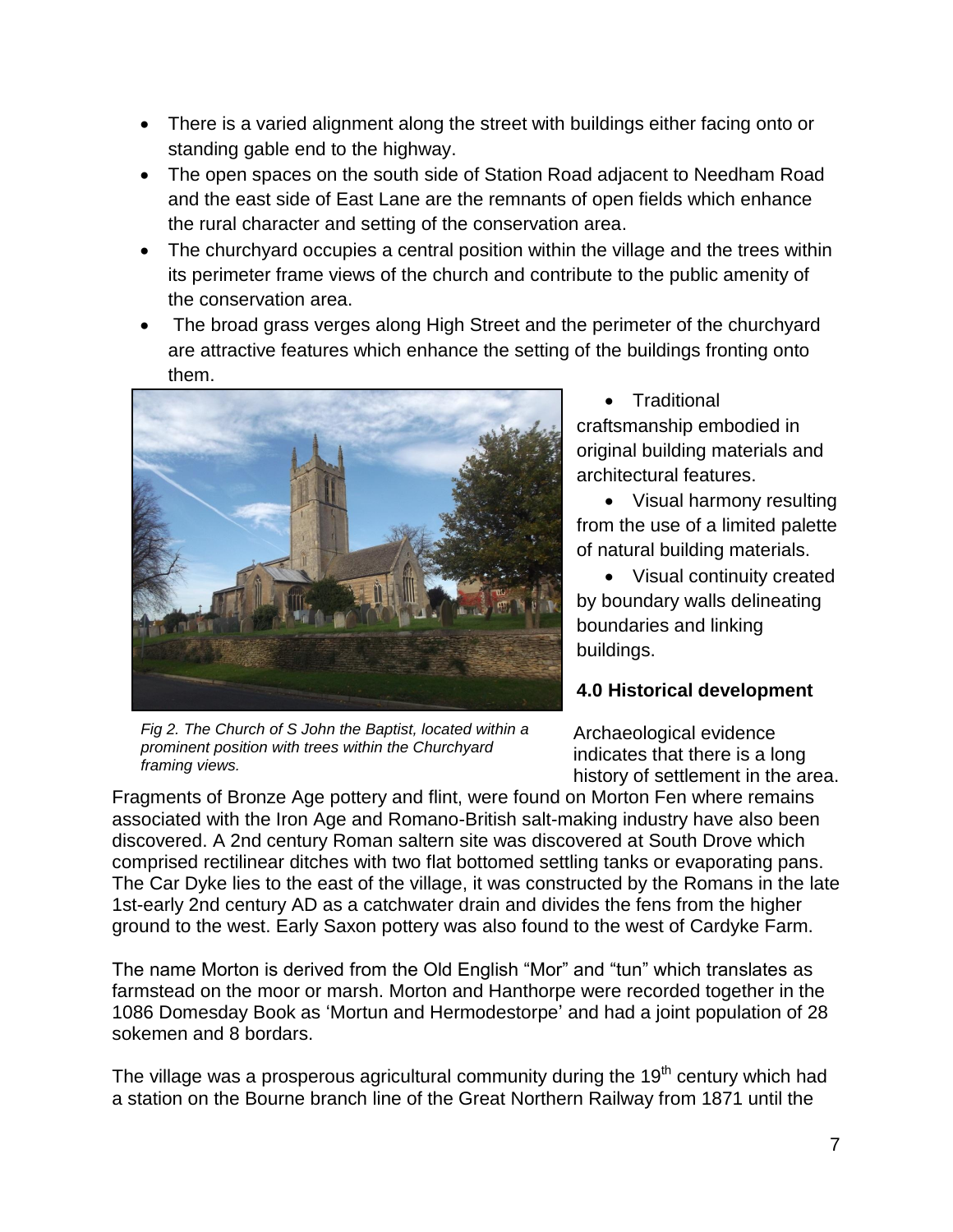line closed to passengers in 1930 and to goods traffic in the 1960s. Today it is a thriving community with two working farms within the conservation area although it is primarily a commuter village to the neighbouring towns.

#### **5.0 Character and Appearance**

## **5.1 Spatial Character and Townscape Quality**

The village has an elongated plan form of ribbon development which is typical of the settlement pattern in the Lincolnshire fens. The linear plan form has been eroded by infill developments between East Lane and Haconby Lane, and by post war cul de sac developments along The Paddock, Orchard Close and Knotts Close.

The conservation area has a mixed character comprising of a relatively unspoilt historic core whilst East Lane, Haconby Lane and Pearces Lane have more fragmented characters.

#### *High Street*

High Street and the western end of Station Road has a harmonious character derived from a shared palette of materials comprising mainly coursed limestone rubble or brick with clay pantile roofing and a broad similarity in the vernacular architectural style.

A defined building line exists along the street as the buildings typically stand to the rear of the narrow footways or are set back and enclosed by boundary walls. There is a varied alignment along the street with buildings either facing onto or standing gable end to the highways. The buildings typically occupy medium sized long rear



*Fig 3. No.35 High Street (Grade II) makes an imposing contribution to the conservation area. The boundary wall to the front is also Grade II listed in its own right.*



*Fig. 4 View along the south side of Station Road, with traditional stone cottages such as 6 Station Road (Grade II) in the foreground forming an important part of the setting of the Church.*

gardens. The former Kings Head Public House, at the junction between High Street and Folkingham Road has been demolished and the site is awaiting redevelopment.

> The open spaces on the south side of Station Road adjacent to Needham Road and the east side of East Lane are the remnants of open fields which enhance the rural character and setting of the conservation area. The churchyard occupies a central position within the village and the trees within its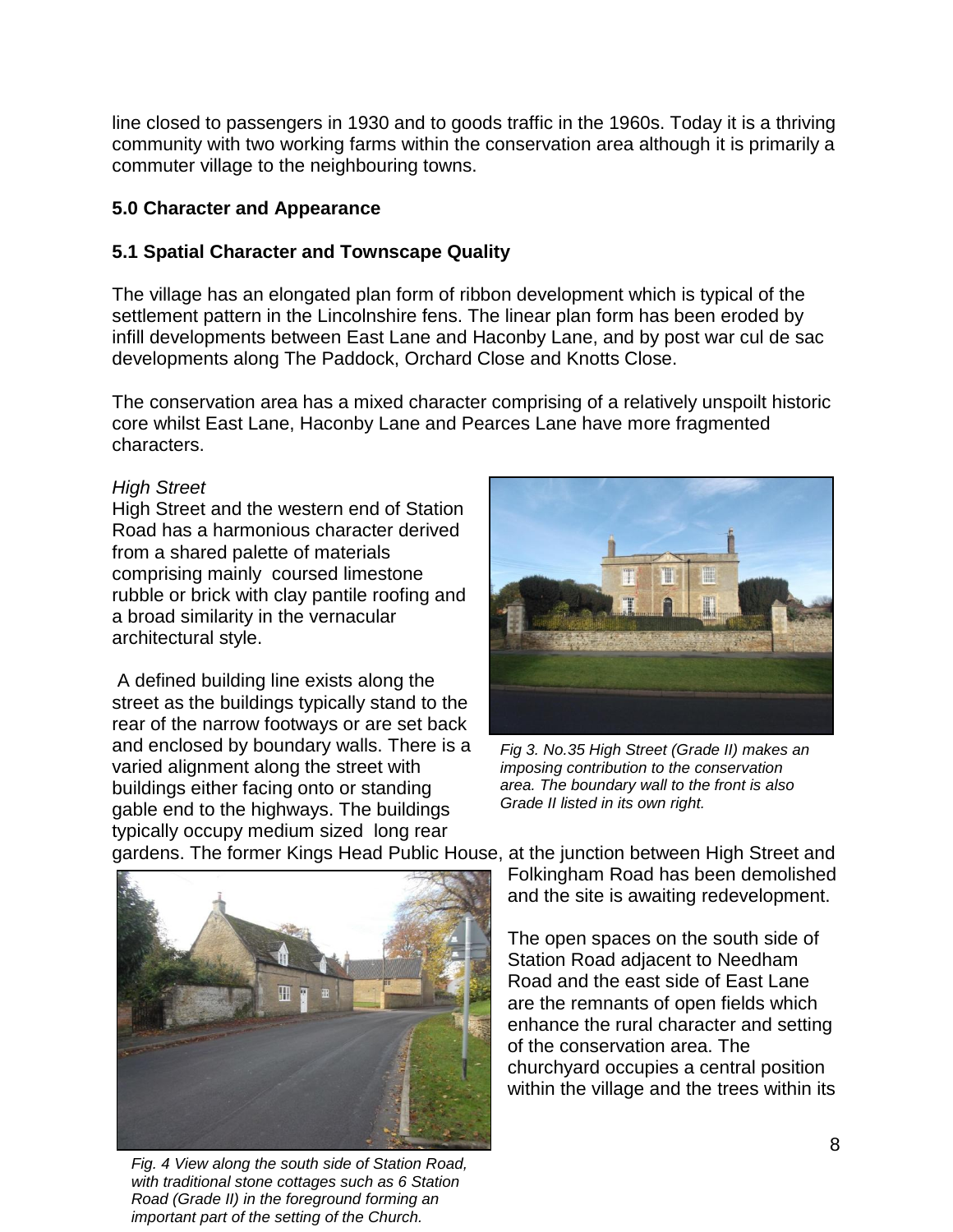perimeter frame views of the church and contribute to the public amenity. The broad grass verges along High Street and the perimeter of the churchyard are attractive features which enhance the setting of the adjacent buildings. Unfortunately the area around the church is used for car parking which detracts from its appearance.

High Street has an open character derived from its broad width, the deep grass verges and the long ranging views along its length; the west front of the church forms a visual full stop to the eastern view and the road separates into four directions. The church and churchyard are elevated above the highway enclosed by a low stone boundary wall, which emphasises its dominant position in the street scene. The character of the street is derived from an attractive composition of early-mid 18<sup>th</sup> century large scale detached stone and 19<sup>th</sup> century brick vernacular buildings many of which are former agricultural buildings which contribute to the informal rural character.

No. 35 High Street makes a prominent contribution that displays more formal, polite architectural features with a central pedimented projecting bay and ashlar doorcase with door with fanlight over. There is also an attractive arrangement of barns to the rear. The boundary wall of the Grange provides formal enclosure along the south side of the street, and partially obscures the property from view but the gate lodges with conical roof add a picturesque quality to the street. It is believed that they were used as the village 'lock up'.

#### *Station Road*

Station Road is narrow and has an enclosed character as the curving alignment curtails the views along its length. The church and churchyard stand on the north side and there is an attractive group of small cottages and barns on the south side which forms an important part of the church"s setting. The open aspect of the churchyard allows views across to the buildings on the north side of High Street and there is an attractive return view westwards along the street. To the east of the junction with



*Fig.5 Granary Gate lodges (Grade II), both with conical roofs make a picturesque addition to the street.* 

East Lane the character becomes more fragmented as the post war buildings are unsympathetic in terms of style, materials and alignment.

#### *East Lane*

East Lane has an open character at its southern end derived from the broad junction with High Street, the small green and grass verges. It comprises a mix of traditional farm buildings and later  $19<sup>th</sup>$  century two storey brick dwellings interspersed with unsympathetic modern infill. The material palette is mixed; the predominant material is brick and ranges in colour from buff to orange/red interspersed with traditional stone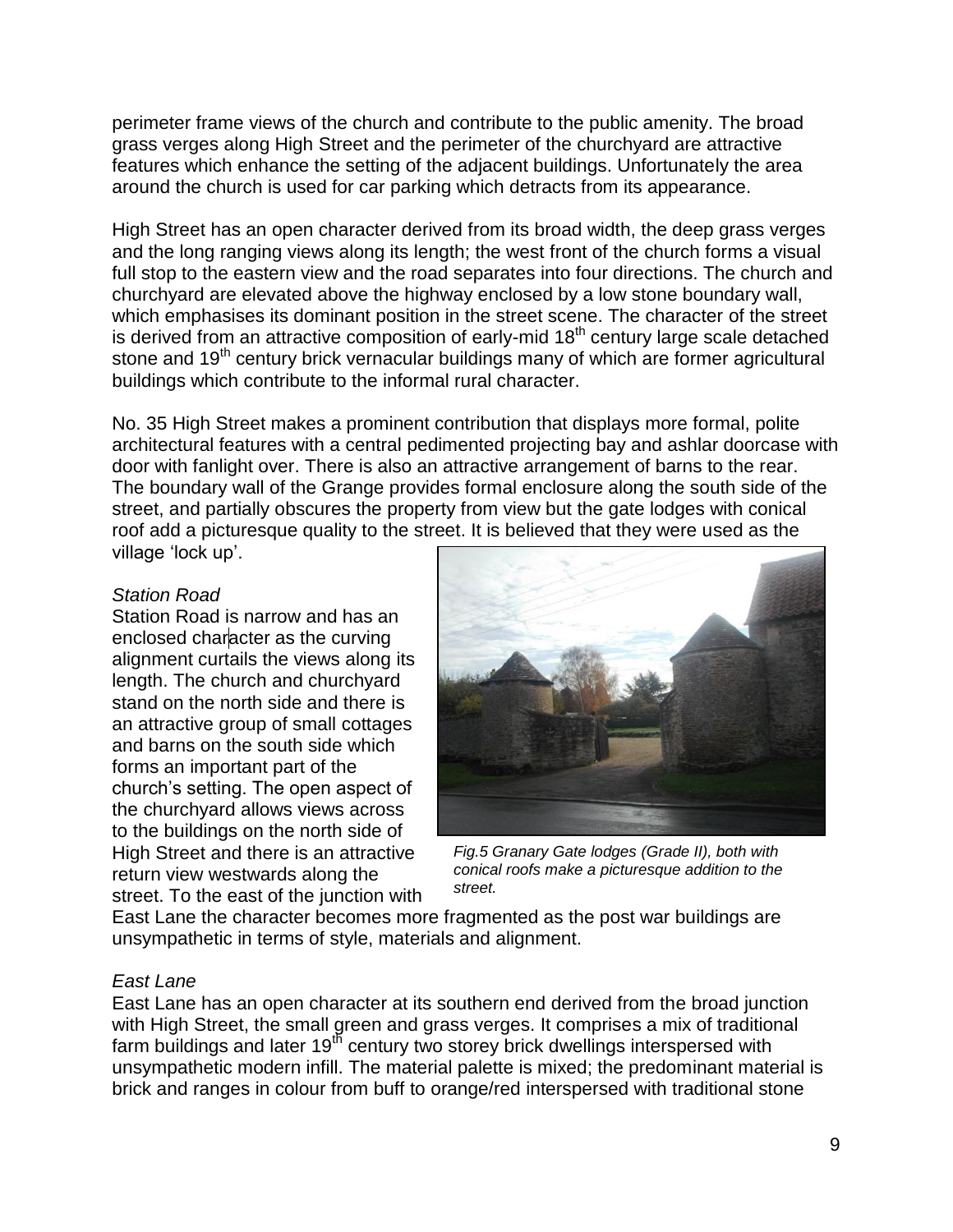buildings. The building alignment along the street is varied and the absence of common boundary treatments contributes to the fragmented character. The church tower is visible in the southern views along the street whilst the northern view terminates with the façade of a former barn.

#### *Haconby Lane*

Haconby Lane is a narrow lane comprising predominantly post war dwellings. The west side of the lane is largely excluded from the conservation area as the modern houses do not contribute to the special historic or architectural interest of the conservation area. The eastern side has been developed in a similarly unsympathetic manner with detached houses set back from the highway with no boundary treatments or regard for the character of the conservation area. There is an attractive grouping of buildings on the west side comprising a terrace of stone cottages and a pair of Grade II listed mid  $18<sup>th</sup>$  century cottages aligned at right angles to the road. The church tower can be seen rising above the buildings in the southern view along the street.



*Fig. 6 No.18 High Street, made of 'mud and stud' construction that is typical of the Lincolnshire vernacular; there are only a small handful of examples left in the County.* 

from Hanthorpe.

## **5.2 Architecture and Building Materials**

The traditional buildings date from the mid 17<sup>th</sup> - early 19<sup>th</sup> centuries and are mainly constructed of coursed limestone rubble or brick some of which have rendered or colour washed frontages. No. 18 High Street, an early 18<sup>th</sup> century cottage, is a rare survival of a traditional mud and stud building which has been refronted with a colour washed rubble facade and a thatched roof. Roof coverings are predominantly pantile with Collyweston

Modern residential developments on the north and south sides of Hanthorpe Road are unsympathetic to the character of the conservation area in terms of style, materials and alignment, particularly on the south side which comprises a cul de sac arrangement. The eastern end of the road is enclosed by the gable walls of the traditional building on the north side and the single storey former farm outbuilding on the south. There are attractive views

westwards to the trees on the slopes of the Kesteven Uplands and the intervening trees which separate Morton



*Fig.7 Boundary walls make a positive contribution and create enclosure along the street. This example is from The Manse, No.29 High Street and has a blue tiled coping, which is rather*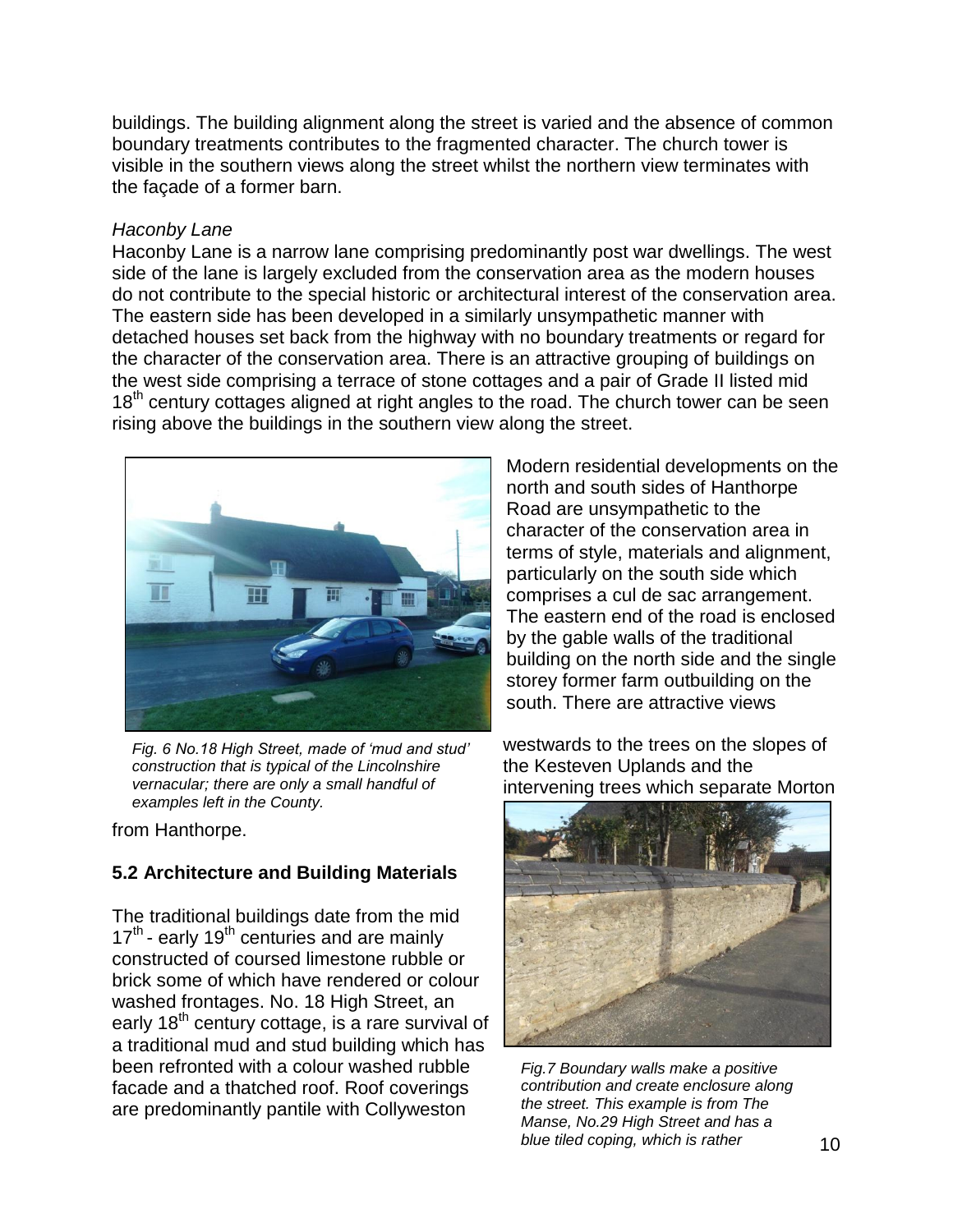slate on some of the former farmhouses and The Vicarage, although some have unfortunately had their traditional coverings replaced with concrete interlocking tiles. The varied material palette of the traditional buildings contributes to the harmonious character of the conservation area.

On the site of Lord Nelson Public House at the junction of the A15 with High Street planning approval has been given for a co-op.

The loss of traditional timber windows and doors and the inappropriate replacement with PVCu to standard designs detracts from the appearance of the individual buildings and from the overall character of the conservation area.

The post war developments generally do not reflect the vernacular character or material palette of the conservation area and detract from its overall quality. However the recent development along Church View Close is more reflective of the traditional buildings in the use of materials.

Boundary walls are a significant feature of the conservation area which link buildings and maintain the continuity of the building line along the street. On some of the endwalls and gables are examples of "tumbled in brickwork", where their bricks are laid diagonally to form a series of triangles. This is a detail which is typically found in East Anglia, and is thought to have originated in Holland, Belgium and Picardy.

## **5.3 Key Views**

Due to the linear character of the conservation area views are generally constrained by building frontages. The principal views occur along High Street, the most important of these being the eastward view towards the west front of St John the Baptist Church. The church is a prominent building within the conservation area and is visible from several vantage points within the village.

The landscape is an important part of the setting of the conservation area, with the distant wooded ridges of the Kesteven Uplands forming an attractive backdrop to



*Fig.8 Eastern view from High Street of the Church of S John the Baptist; one of the most significant views in the conservation area*

the western views within the boundary. However, due to the dominant flat low lying landscape any other views that incorporate the surrounding landscape is limited. The spire of St Andrew's Church in the neighbouring village of Haconby is visible in the distance from the northern end of East Lane.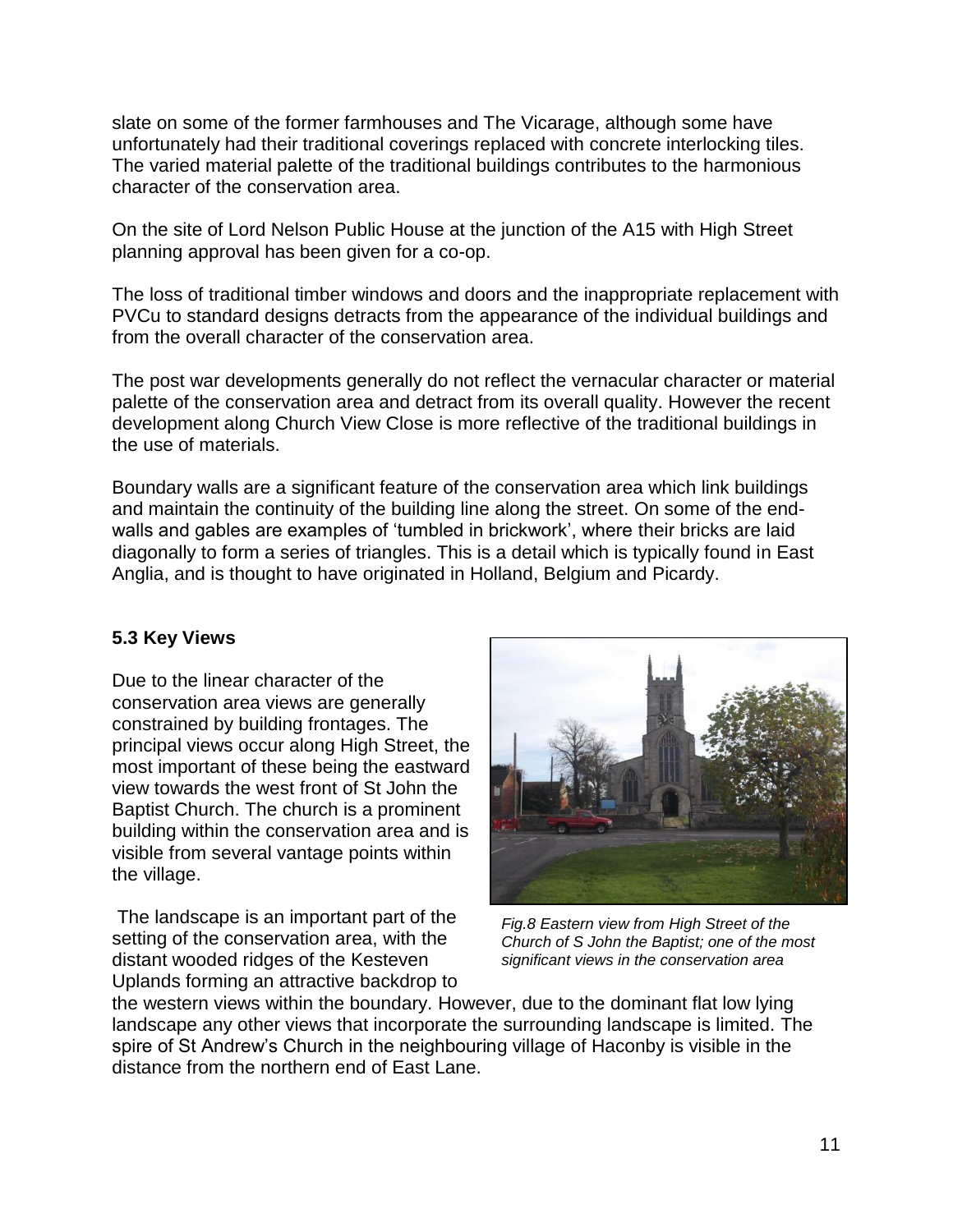From outside the conservation area, however, there are a number of views looking towards the open countryside in the direction of Dyke from the numerous public footpaths to the south of the village, to the rear of Manor Farm. There is also an attractive view from High Street looking southwards through the yard towards the countryside beyond.

At the end of Ford Lane, there are views from the public footpath across important areas of open space in a south easterly direction.

## **5.4 Contribution of Trees, Hedgerows and Open Space**



*Fig.9 Manor Farm (Grade II), 38 High Street. The building is located on a slight rise which adds to its prominence and the gate to the front are of an interesting sinuous design.*

Trees are a feature of the conservation area which frame key views or form the backdrop to views within and outside of the boundary. The trees lie mainly within private gardens, the churchyard and small green on High Street but also include the distant tree belts beyond the village.Grass verges feature strongly within the conservation area and create a sense of spaciousness, particularly along High Street. There are some trees and small bushes within the churchyard that frame views such as the important eastern view from High Street. The buildings occupy long plots, particularly at High Street; this is an important part of the historic plan form of the village and due regard should be given to preserving this character. This is

particularly important at the rear of Home Farm on the north side of High Street and Manor Farm on the south side of High Street, where the large rear plots contribute towards a sense of openness and the setting of these buildings and also the setting of the Grange (II).

#### **5.5 Floorscape, Street Furniture and other features**

There are some historic signs still present within the village such as at Station Road, that add to the historic character of the conservation area and should be retained.

## **6.0 Key Historic Buildings**

# **6.1 Listed Buildings**

A listed building is one that is included on the government"s Statutory List of



*Fig.10 44 High Street, located within the centre of the conservation area, with an attractive mix of limestone rubble and red brick*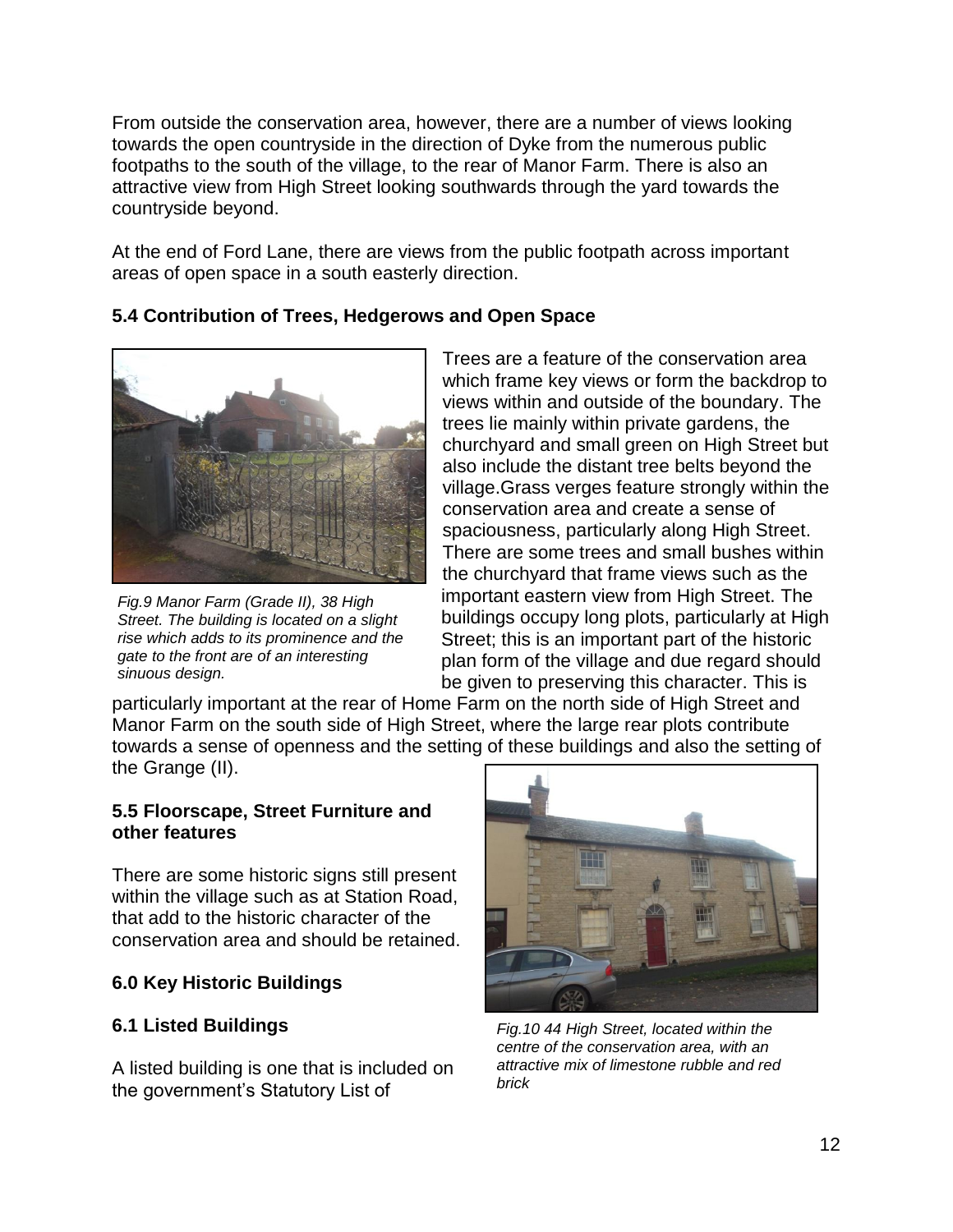Buildings of Special Architectural or Historic Interest. These buildings are protected by law and consent is required from South Kesteven District Council before any works of Alteration (to the interior or exterior), extension or demolition can be carried out. List descriptions are available online via the Heritage Gateway website at <http://www.heritagegateway.org.uk/gateway/> There are 21 listed buildings within the boundary of the conservation area many of which are former farm buildings and cottages. The Church of St John the Baptist is Grade I listed, it dates from the mid 12th century with late 12th-15th century alterations and is Early English to Perpendicular in style. The remainder are Grade II listed and include the two round lodges to The Grange which date from the mid 17th century and are believed to have been the village lockups.

# **6.2 Positive Unlisted Buildings**

There are a number of buildings that make a positive contribution to the character and appearance of the conservation area. The criteria used for selection of positive buildings are those set out within the "positive contributors" section of Historic England"s guidance document "Conservation Area Designation, Appraisal and Management". Where a building has been adversely affected by modern changes and restoration is either impractical or impossible, they are excluded. Examples of positive unlisted buildings include, The Pentlands, Haconby Lane, a detached villa style property, the Coach House, Station road that is constructed of coursed stone with ashlar window surrounds and the "Five Bells" public house, that forms part of an attractive grouping with the Parish Church however it is unfortunate that the windows have been replaced with UPVC. The New Day Baptist Church, on High Street is an interesting example as is constructed of red brick with attractive tumbled in brick work.

# **6.3 Locally Listed Buildings**

Currently there are no locally listed buildings in the Morton conservation area. Buildings identified on the conservation area map as "positive unlisted buildings" are recommended for consideration for inclusion on any future Local List of buildings of architectural or historic interest.

# **7.0 Archaeology**

Lincolnshire County Council holds the historic environment record (HER) for the County that contains records on historic buildings, sites, structures and below and above ground



*Fig. 11 The Pentlands, Haconby Lane, a mid 19th century detached property with a good retention of original features. The property is in need of some basic repair and maintenance works.* 

archaeology. Currently there are 24 records within the conservation area boundary. Records include all of the listed buildings within the conservation area, most of which are Grade II however there is a record for sub surface deposits such and post medieval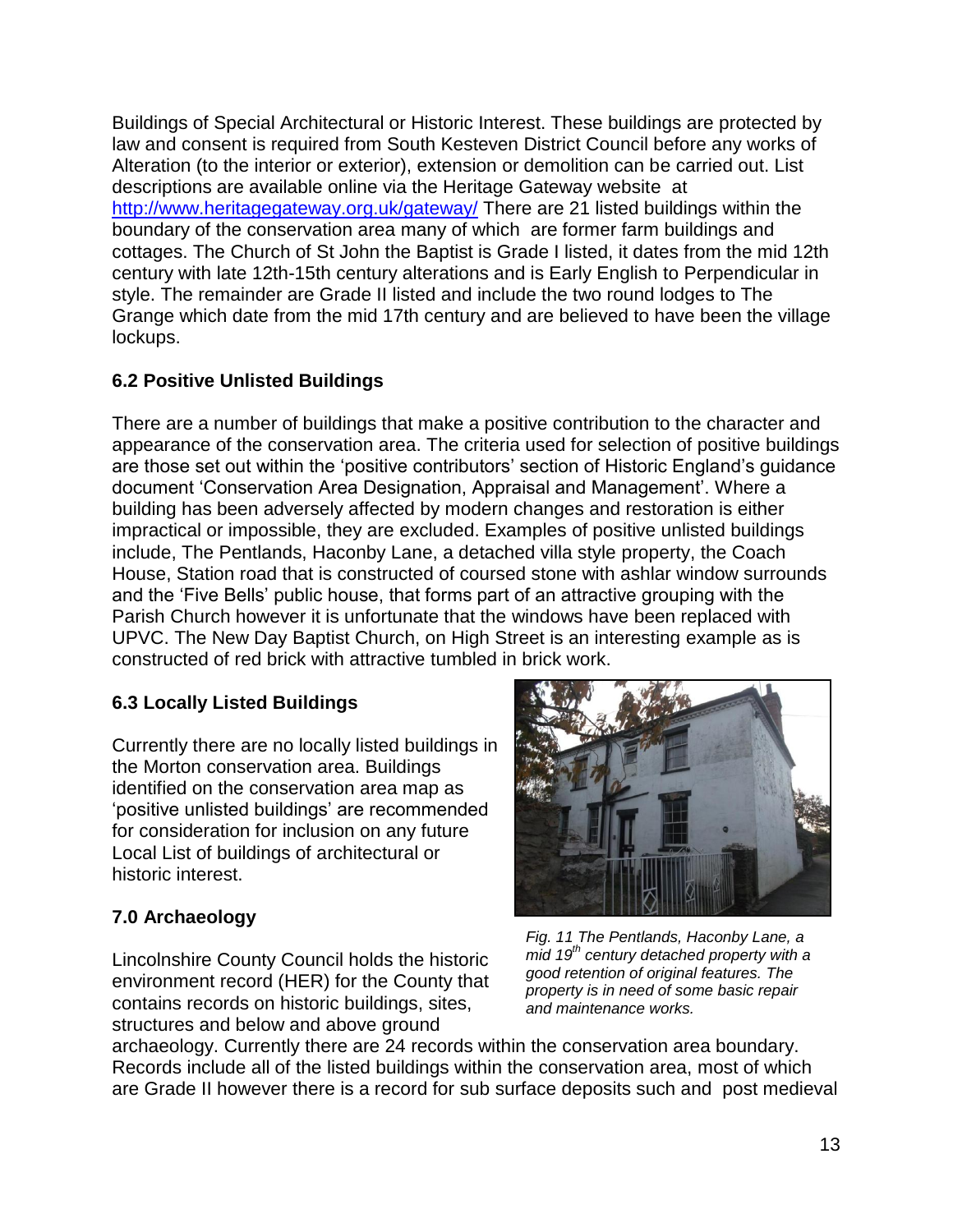pottery that were revealed during watching briefs at Station Road. There are no other archaeological records or features of interest.

#### **8.0 Changes since Designation**

There have been a number of changes since designation. This mainly relates to housing developments at the far western and northern tip of the conservation area that were built during the 1980s which has impacted on the overall historic character of the conservation area.

**Please note that no appraisal can ever be completely comprehensive and the omission of any particular building, feature or space should not be taken to imply that it is of no interest**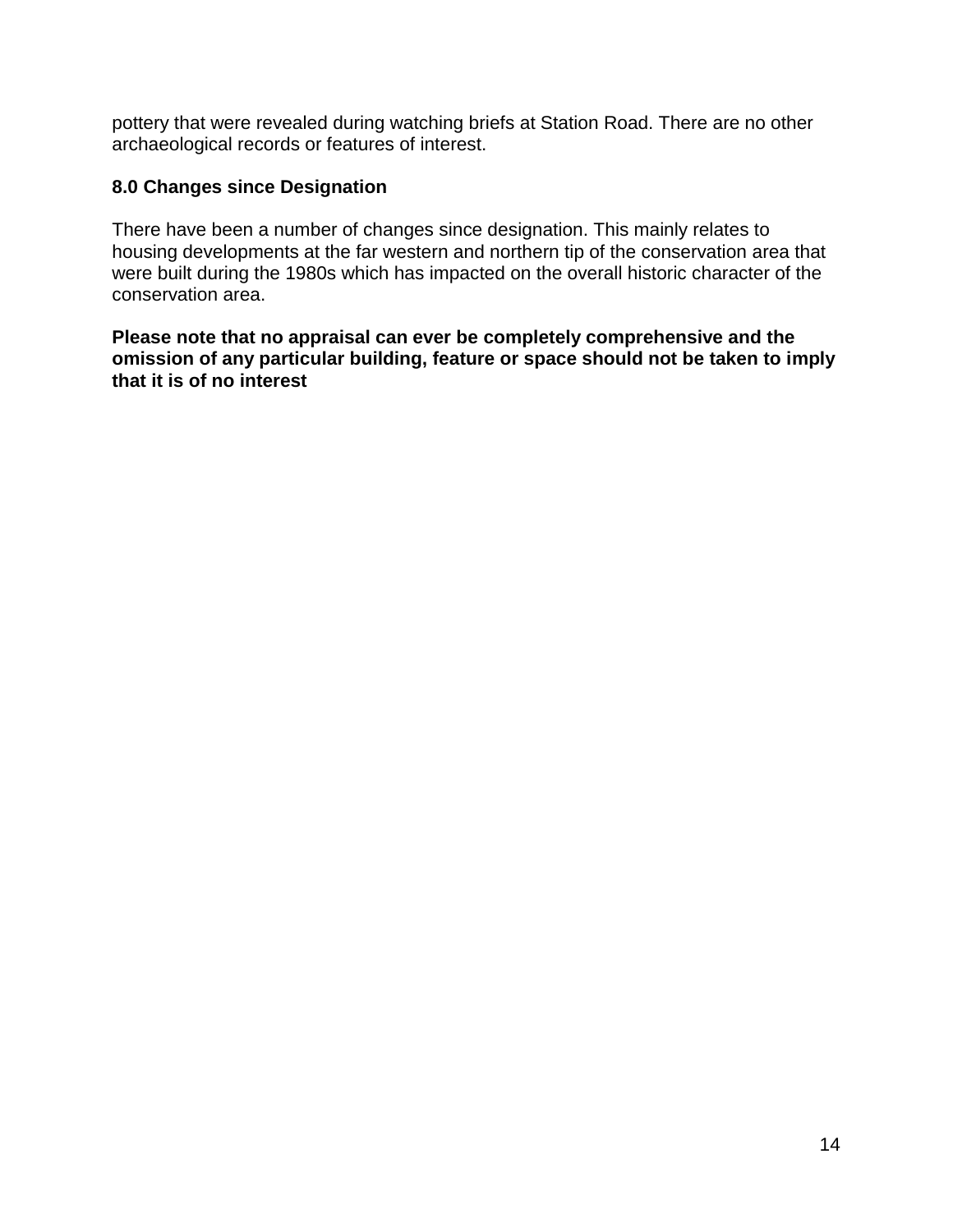## **10.0 Management Plan**

## **10.1 Introduction**

In addition to a definition of special interest, local authorities have a duty to formulate and publish proposals on the preservation and enhancement of their conservation areas as specified in the Planning (Listed Buildings and Conservation Areas Act:71).

The aim of the management plan is to put in place management measures to ensure that the character and appearance of the conservation area is preserved and enhanced.

As part of the management proposals, the conservation area appraisal and management plan will need to be reviewed periodically and updated or modified where appropriate.

# **11.0 Effects of Designation**

The national legislative framework for guiding development in conservation areas is provided by the Planning (listed building and conservation areas Act) 1990. The main effects of conservation area designation are:

- Planning Permission required to demolish a building in a conservation area. It is a criminal offence to demolish a building without first obtaining consent.
- Six weeks written notice is required prior to any work being carried out to uproot, fell, lop or top (the removal of the crown and natural structure) trees in a conservation area, not already protected by Tree Preservation Orders. Small trees which are less than 75mm in diameter, fruit trees and bushes are exempt.
- Applicants will need to demonstrate that any development proposal preserves or enhances the character or appearance of a conservation area. Extra publicity is given on planning applications affecting the character or appearance of conservation areas.
- Permitted Development Rights of non residential properties can be restricted using Article 4 (1) Directions.

# **12.0 Article 4 Directions**

Article 4 (1) and (2) directions can be introduced by a local authority to protect important features of a heritage asset that are at threat from incremental erosion. These directions withdraw permitted development rights of the GPDO 2015.

Article 4(1) directions can be used to withdraw permitted development rights on any type of building or land, whether or not fronting onto highway, waterways or open space. Article 4 (2) directions relate to dwelling houses, buildings and structures that front onto a highway, waterway or open space.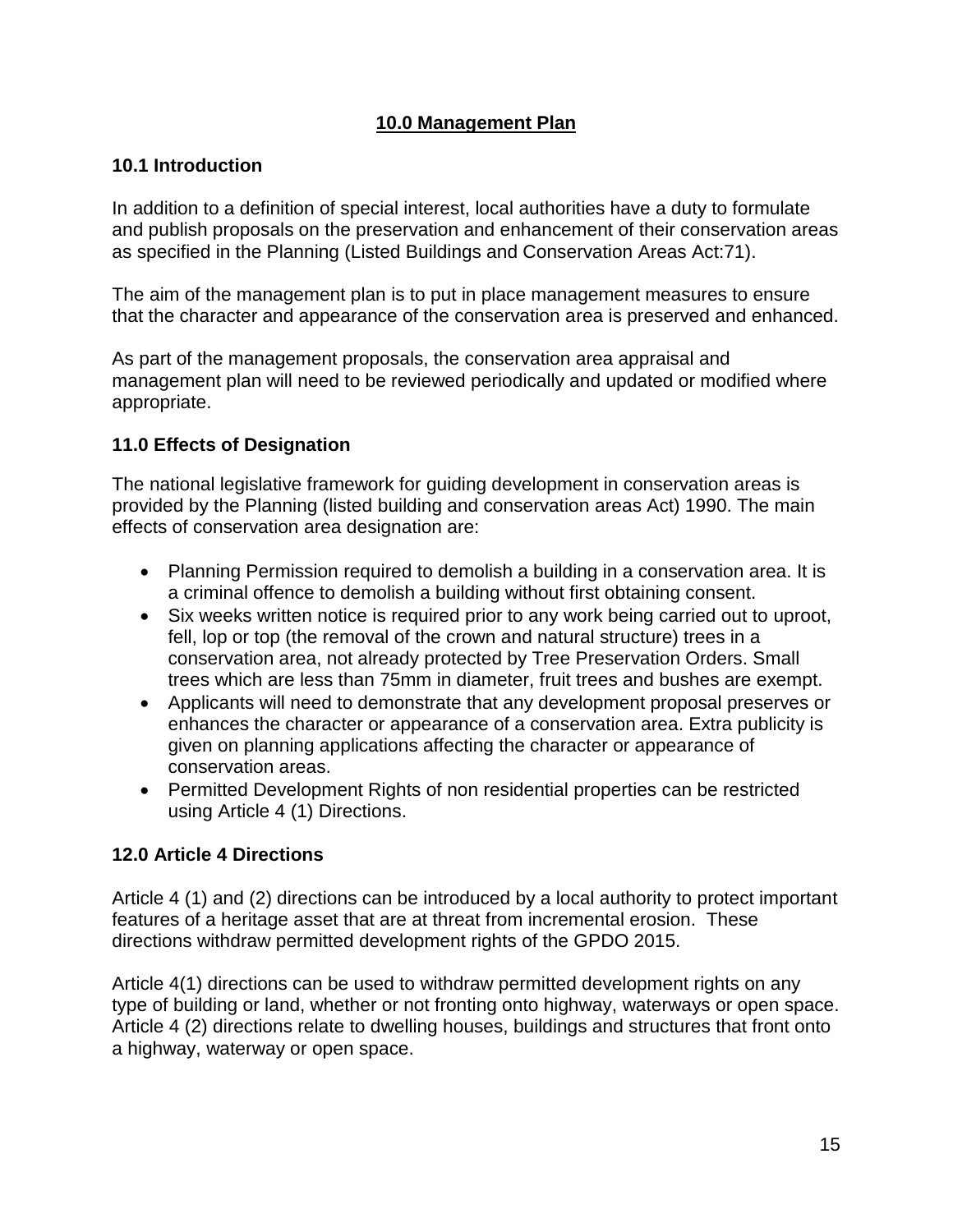The Article 4 directions are confirmed once it is advertised locally (except for certain types that can be made immediately), site notices are displayed and notice is served to residents.

Whereas before April 2010 the Secretary of State confirmed article 4 directions, it is now for local planning authorities to confirm all article 4 directions (except those made by the Secretary of State) in the light of local consultation.

The Secretary of State will only exercise their powers in relation to article 4 directions if there are very clear reasons why intervention at this level is necessary.

## **13.0 Protection for Trees**

Many trees are protected by "Tree Preservation Orders" (TPO) and consent is required to prune or fell them. In conservation areas, if not already protected by a TPO, 6 weeks written notice is required for any works involving lopping or felling a tree greater than 75mm in diameter and 1 m above ground level.

## **14.0 Monitoring Condition**

A survey is carried out from time to time at both a national and local level to assess the condition of significant heritage assets. This survey includes the identification of buildings that have fallen into disuse, dereliction or disrepair, commonly known as"Buildings at Risk". This survey provides a useful means of monitoring many significant historic buildings within conservation areas and elsewhere and indicates when the action may be required to halt or reverse deterioration.

The local survey covers only Grade II and significant local interest buildings at risk. The Council"s At Risk Register is not yet available on-line but it is intended that it will be following the next survey.The national Heritage at Risk Register covers Grade I and II\* buildings at risk and is available through Historic England available at [http://www.english-heritage.org.uk/caring/heritage-at-risk/.](http://www.english-heritage.org.uk/caring/heritage-at-risk/) There are no buildings on the 'at risk' register within Morton Conservation Area.

The condition of buildings will be monitored and appropriate action instigated where necessary. The Planning (Listed Building and Conservation Areas) Act 1990 gives the local authority powers to protect significant buildings through the following measures:

## *14.1 Urgent Works Notice*

If the condition of a historic building is at imminent risk, the Act enables the Local Planning Authority to carry out urgent works for the preservation of listed buildings following notice to the owner. These powers can be used in respect of unoccupied parts of listed or unlisted buildings in conservation areas. In the case of the latter, this can only be employed by agreement of the Secretary of State, advised by Historic England. The powers are used to address emergency repairs to ensure the building is weather tight and safe from collapse.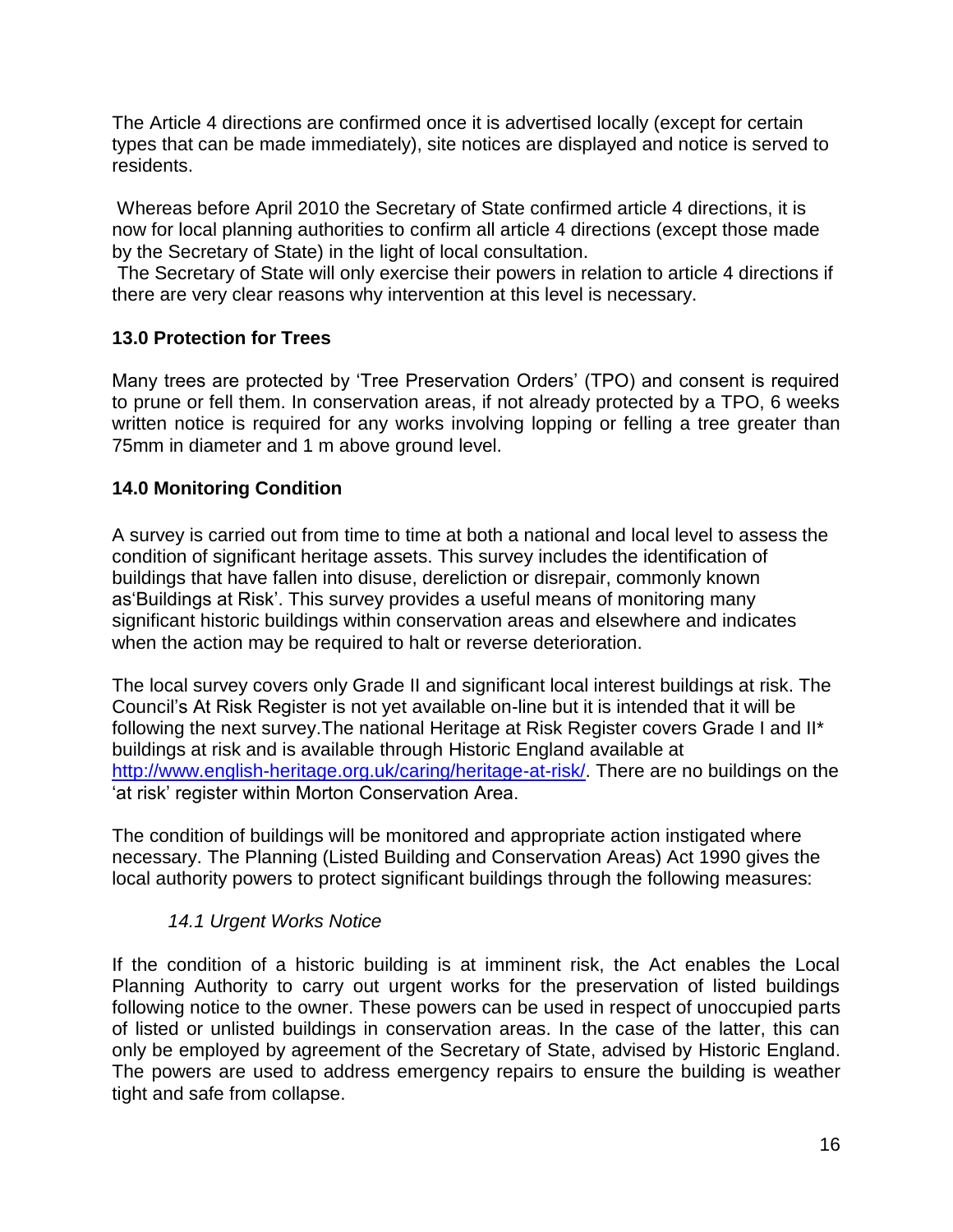#### *14.2 Repairs Notice*

If the Local planning Authority considers that a listed building is not being properly preserved it may serve a repairs notice on the owner. The notice specifies the works, which the authority considers reasonably necessary for the proper preservation of the building and can only be served on statutory listed buildings.

## *14.3 Section 215 Notice*

Local authorities have the power to serve a section 215 notice on the owner (or occupier) of any land or building whose condition is adversely affecting the amenity of the area. The notice requires the person responsible to clean up the site or building, or the authority may carry out works and reclaim the costs. This can be particularly affective at addresses amenity issues within conservation areas.

# *14.4 Compulsory Purchase Orders (CPO)*

This affords local authorities with the power to compulsory purchase land or buildings that are required to secure development and are normally used as part of a wider regeneration scheme.

## **15.0 Enforcement**

Unauthorised works and breaches of planning control can cumulatively harm the quality of both the built environment and surrounding spaces within a conservation area. An obvious example of this is unauthorised works to a listed building. A listed building is a building of special architectural or historic interest and is enshrined in law under the Planning (Listed Buildings and Conservation Areas) Act 1990. Listed Building Consent is required for any works of alteration to a listed building and it is criminal offence to carry out unauthorised works. The removal of traditional timber windows and doors, for example, and their replacement with UPVC or poor modern imitations, can be detrimental to the buildings intrinsic special interest.

It is not only alterations to listed buildings that can damage the character and appearance of conservation areas. The unauthorised demolition of buildings, or detrimental alterations to unlisted buildings can all erode the special character of conservation area. The use of non-approved materials, for example, can be particularly harmful (e.g. modern cement rendering).It is important, therefore, that the Council investigates breaches of planning law within conservation areas, as this can help preserve the quality of the historic environment. Anyone can report suspected planning breach by contacting the Council"s Enforcement Team. The District Council will follow up reports of unauthorized work and this may lead to enforcement action being instigated.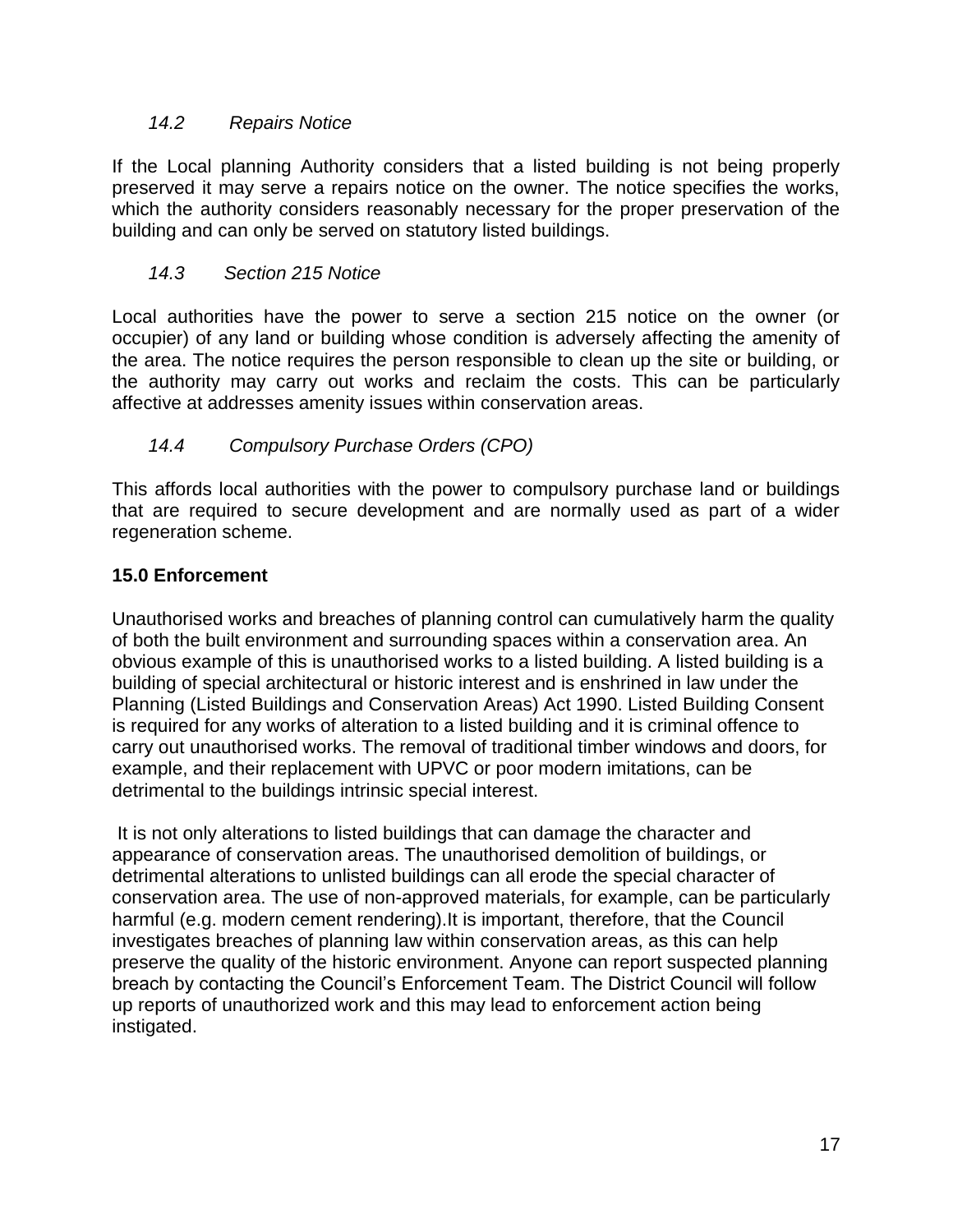## **16.0 Strengths, Weaknesses, Opportunities and Threats (SWOT) Analysis**

#### **16.1 Strengths**

- Strong linear plan form
- The Church of St John the Baptist Church making a strong contribution.
- Many buildings with a strong vernacular character
- Boundary walls creating enclosure along the street, of varying styles.
- Grass verges making a strong contribution

#### **16.2 Weaknesses**

- Inappropriate changes to doors and windows, particularly replacing original sliding sashes with PVCu, and replacing windows with a "stormproof" design.
- Inappropriately sited satellite dishes having a negative impact on the visual appearance of the conservation area.
- Inappropriate changes to roofing materials.

## **16.1 Opportunities**

- There are many buildings in the conservation area; some of which are recognised as being "positive unlisted buildings" have level of significance that also contributes towards local distinctiveness and identity. In the absence of a local list many of these buildings are unrecognised for the special contribution they make to the conservation area.

#### **16.2 Threats**

- Further erosion of character through loss of fabric and original architectural details.
- Further erosion of character and setting through inappropriate new developments, particularly on the fringes of the conservation area boundary.
- Incremental erosion through loss of boundary features including walls and hedgerows.
- Erosion of special character of the area though loss of important trees or open space.
- Loss of character through the use of insensitive highways schemes including street clutter, poor quality paving and obtrusive road markings.
- Overhead cables detract from the setting and character of the village. If the opportunity arose the possibility of undergrounding the cables should be encouraged.
- The setting of the church and churchyard is adversely affected by the improper use of the grass verges as a car parking area. If the opportunity arose, ways of deterring parking should be investigated.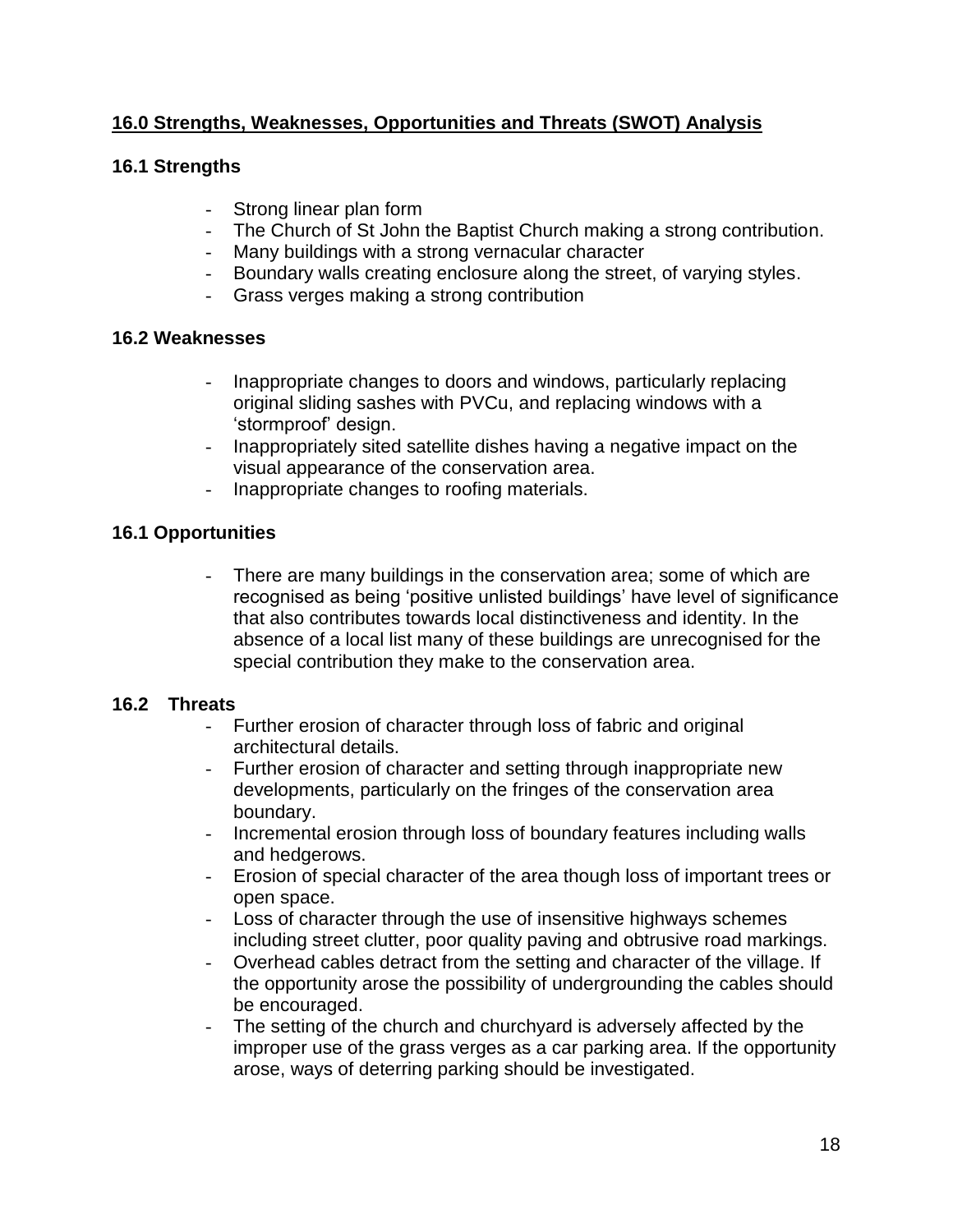# **17.0 Action Plan**

| <b>Proposed Measure</b>                                                                                                 | <b>Issue Addressed</b>                                                                                                                                                                            | <b>Action Required</b>                                                                                                                                                                                                                                                                                                                                                                                                                                                  |
|-------------------------------------------------------------------------------------------------------------------------|---------------------------------------------------------------------------------------------------------------------------------------------------------------------------------------------------|-------------------------------------------------------------------------------------------------------------------------------------------------------------------------------------------------------------------------------------------------------------------------------------------------------------------------------------------------------------------------------------------------------------------------------------------------------------------------|
| 1- To develop a list of<br>buildings and monuments<br>that have a significant<br>local heritage interest for<br>Morton. | Undesignated heritage assets that make a<br>positive contribution towards local<br>distinctiveness are not afforded recognition and<br>protection that is proportionate to their<br>significance. | The Council to work together with the parish council,<br>local residents, The Heritage Trust of Lincolnshire<br>and the Lincolnshire Historic Environment Record to<br>nominate and develop a 'local heritage list' of<br>buildings and monuments that are valued as<br>distinctive elements of the historic environment of<br>Morton.                                                                                                                                  |
| 2- Items of historic street<br>furniture and floorscape<br>to be retained and<br>maintained.                            | Historic street furniture and floorscape<br>contributes towards the local distinctiveness of<br>Morton.                                                                                           | Ensure that development proposals and maintenance<br>works take into account the contribution that historic<br>street furniture and floorscape make towards the<br><b>Conservation Area</b><br>If the opportunity arose to undertake an appraisal of<br>the street furniture on the village green and consider<br>siting items more appropriately to reduce visual<br>clutter. Guidance to be sought from Lincolnshire<br>County Council's 'Streetscape Design manual'. |
| 3- Ensure that any highway<br>works respect the<br>Conservation Area.                                                   | The use of inappropriate materials, design and<br>location of street signage and street lighting can<br>have a detrimental effect on the character and<br>appearance of the Conservation Area.    | Liaise with highway authority prior to the installation of<br>street signage and modern lighting to ensure that<br>works are sympathetic to the character and<br>appearance of the Conservation Area. Guidance to<br>be sought from Lincolnshire County Council's<br>'Streetscape Design manual'.                                                                                                                                                                       |
| 4- Removal of overhead<br>cables and replacement<br>of underground cables.                                              | The use of intrusive overhead cables have a<br>negative impact on the character and<br>appearance of the Conservation Area.                                                                       | The Council will encourage the appropriate agencies<br>to undertake schemes to ensure that overhead cables<br>are replaced with underground cables.<br>The Council to contact Archaeologist at Heritage<br>Trust of Lincolnshire to ensure any works do not<br>affect archaeological remains.                                                                                                                                                                           |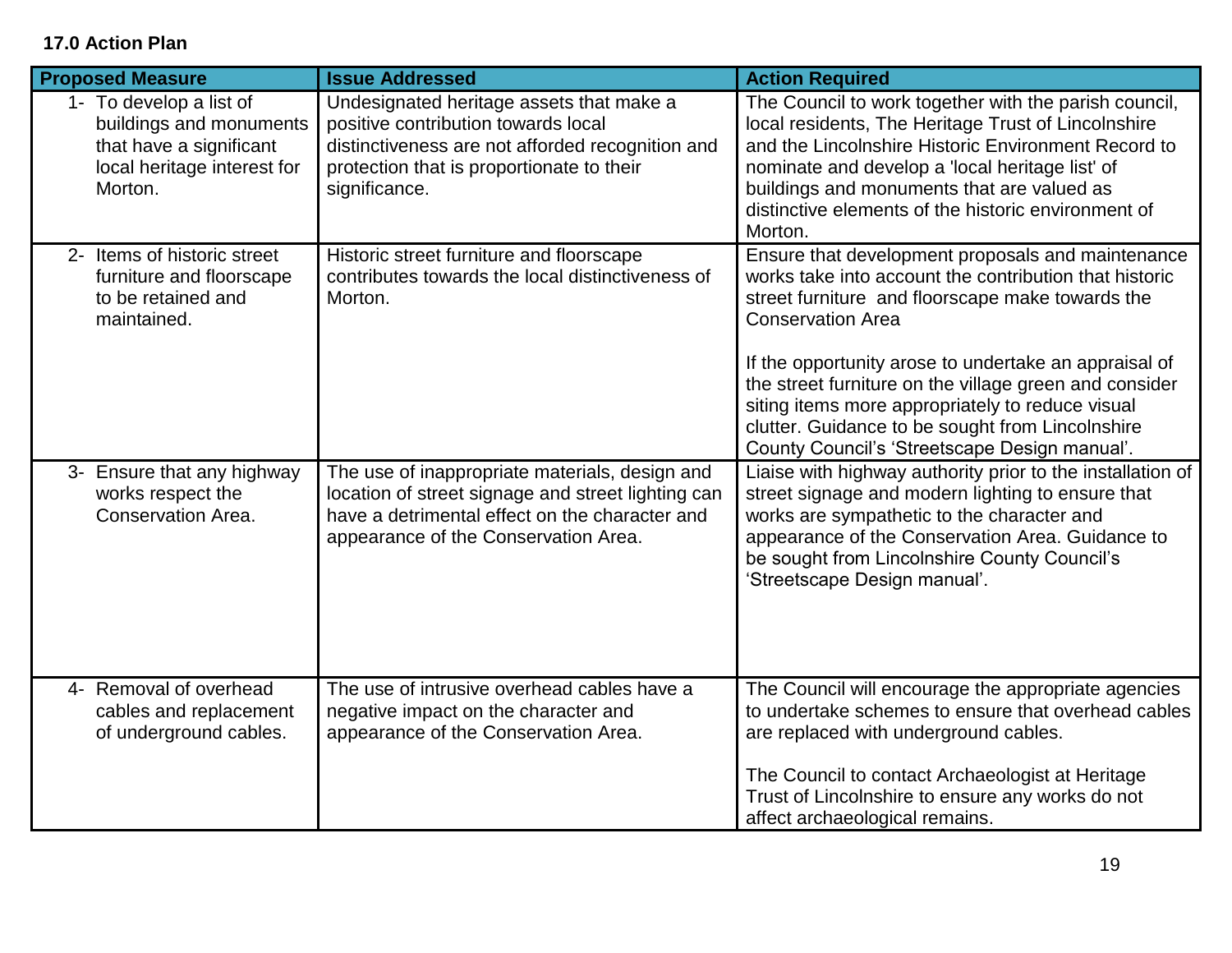| <b>Proposed Measure</b><br><b>Issue Addressed</b>                                                                                                                                                                                                                                                                                                                                                                                                                                                                                                                                                                                                                                                                                                                                                                                                                                                                                                                                                                     | <b>Action Required</b>                                                                                                                                                                                                                                |
|-----------------------------------------------------------------------------------------------------------------------------------------------------------------------------------------------------------------------------------------------------------------------------------------------------------------------------------------------------------------------------------------------------------------------------------------------------------------------------------------------------------------------------------------------------------------------------------------------------------------------------------------------------------------------------------------------------------------------------------------------------------------------------------------------------------------------------------------------------------------------------------------------------------------------------------------------------------------------------------------------------------------------|-------------------------------------------------------------------------------------------------------------------------------------------------------------------------------------------------------------------------------------------------------|
| 5- Any proposed changes<br>The negative effect on the character of the<br>must have regard to the<br>Conservation Area through the use of<br>historic context in terms<br>inappropriate materials and design.<br>of scale, alignment,<br>height, form, style, design<br>Development within a designated Conservation<br>and materials.<br>Area should be of a high standard of design and<br>should preserve or enhance the traditional<br>character of the area.<br>The impact of change<br>upon other important<br>elements including the<br>existing street pattern,<br>trees, views and open<br>spaces is also an<br>important material<br>consideration.<br>Proposals should seek to<br>promote or reinforce local<br>distinctiveness<br>Alterations or extensions<br>to existing buildings<br>should be carried out in<br>natural materials<br>appropriate to the<br>location, should be<br>subordinate to the main<br>building and reflect its<br>character in terms of<br>scale, appearance and<br>detailing. | The Council will strive to ensure that new<br>development makes a positive contribution to the<br>character of a Conservation Area through the<br>development control process and enforcement<br>powers in accordance with its statutory obligations. |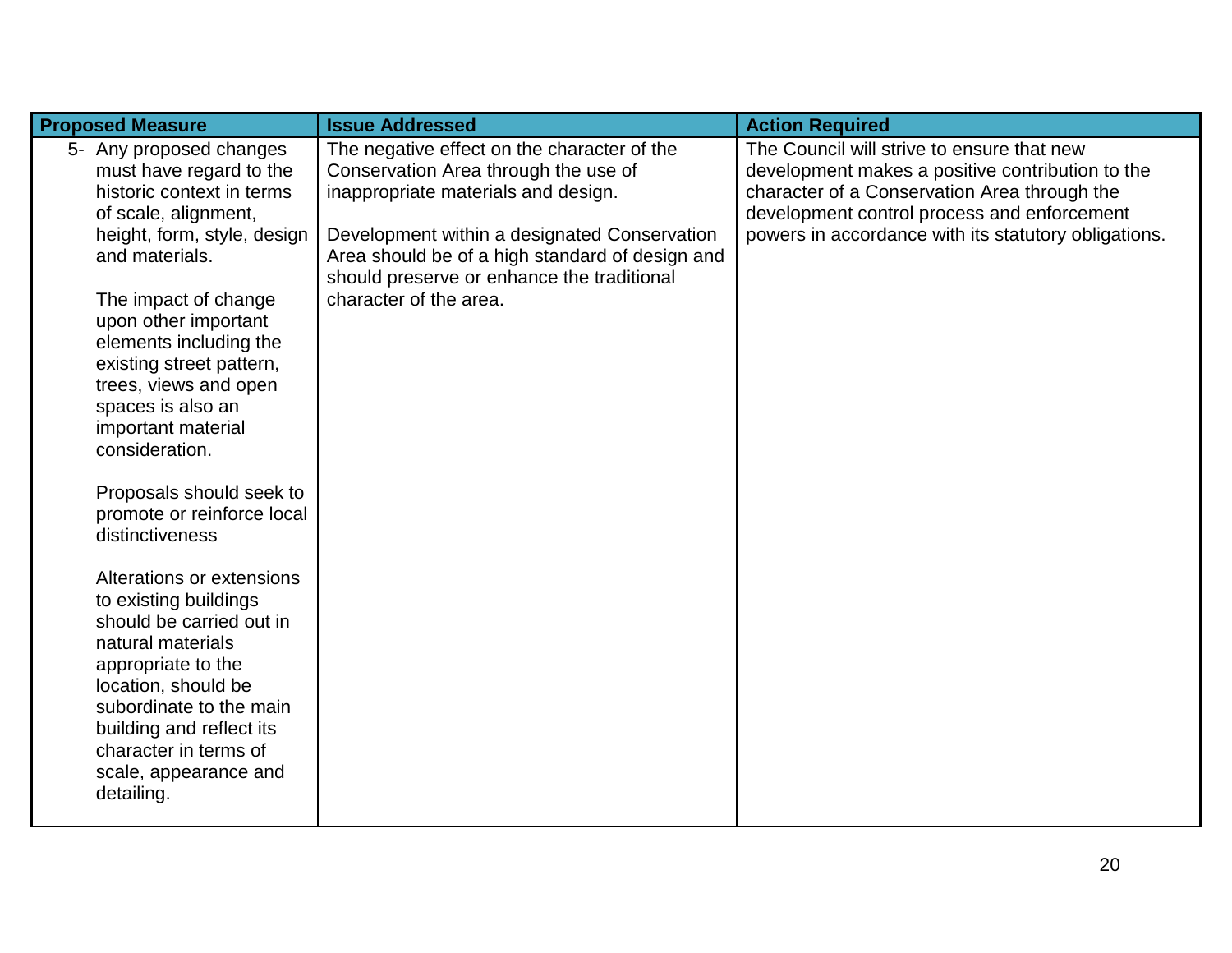| <b>Proposed Measure</b>                                                                                                                                                            | <b>Issue Addressed</b>                                                                                                                                               | <b>Action Required</b>                                                                                                                                                                                                                                                                                                                                                                                                                 |
|------------------------------------------------------------------------------------------------------------------------------------------------------------------------------------|----------------------------------------------------------------------------------------------------------------------------------------------------------------------|----------------------------------------------------------------------------------------------------------------------------------------------------------------------------------------------------------------------------------------------------------------------------------------------------------------------------------------------------------------------------------------------------------------------------------------|
| 6- Ensure that heritage<br>assets within the<br><b>Conservation Area are</b><br>maintained to a high<br>standard.                                                                  | Heritage assets are an irreplaceable resource<br>and make a valued contribution to Mortonand<br>need to be conserved and enhanced for now<br>and future generations. | The Council expects that owners and occupiers of<br>heritage assets will respect and care for them and<br>will, therefore, encourage appropriate repairs or<br>restoration.                                                                                                                                                                                                                                                            |
| 7- To ensure that alterations<br>to the Conservation Area<br>(windows, doors,<br>chimneys, rendering and<br>boundary treatments)<br>seek to preserve and<br>enhance its character. | Unsympathetic features contribute to<br>incremental erosion of character within the<br><b>Conservation Area</b>                                                      | Improved access to design guidance (e.g. street<br>furniture) and advice on maintenance and repair for<br>home owners, developers, property owners and<br>agents.<br>Consider the introduction of article (4) directions to<br>restrict permitted development rights. Article 4<br>directions will result in planning permission being<br>required for changes to roofs, vent pipes, boundary<br>walls, gate piers, doors and windows. |
| 8- Remove unauthorised<br>satellite/TV antenna                                                                                                                                     | Satellite/TV antenna are visually intrusive and<br>create a cluttered appearance within the<br>streetscene                                                           | Develop an enforcement strategy to address<br>unauthorised works.                                                                                                                                                                                                                                                                                                                                                                      |
| 9- Ensure that new<br>development seeks to<br>retain and enhance<br>original plot and historic<br>field boundaries                                                                 | Subdivision of plots for residential infill<br>development                                                                                                           | Consideration will be given to the contribution that<br>historic plot and field boundaries make to the<br>character and appearance of the Conservation Area<br>when dealing with development proposals.                                                                                                                                                                                                                                |
| 10-Any proposals for<br>development will have<br>consideration to the<br>above and below<br>archaeological potential<br>of the Conservation Area.                                  | Inclusion of a site on the HER means it is a<br>material consideration in the planning system.                                                                       | Guidance/consultation should be sought from<br>Heritage Trust of Lincolnshire for any proposals that<br>affect the site or setting of a record on the HER. This<br>may also incur a requirement prior to a decision for a<br>field evaluation or historic building survey where there<br>is substantial demolition or alteration to a heritage<br>asset.                                                                               |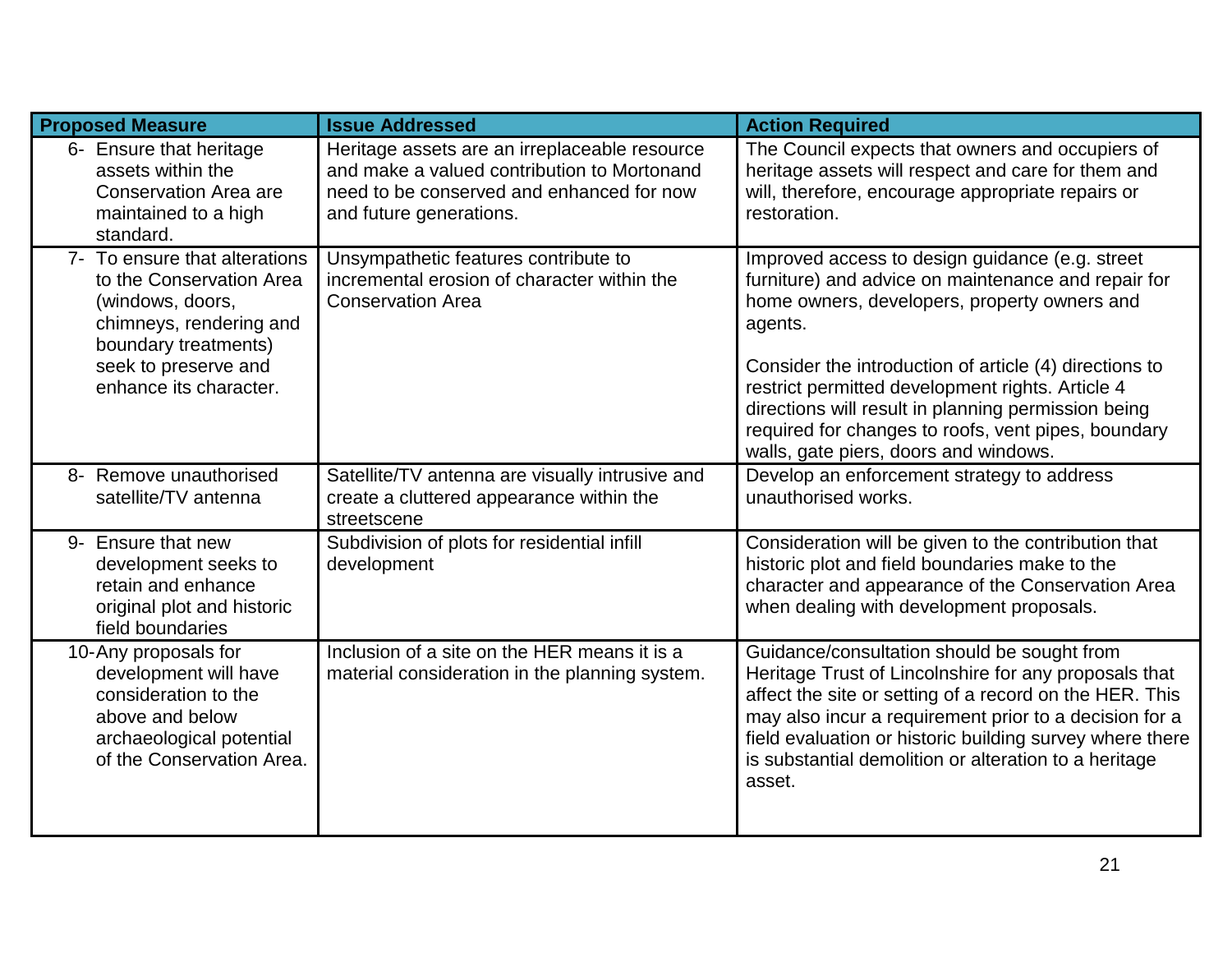| <b>Proposed Measure</b>                                                        | <b>Issue Addressed</b>                                                                                                                                                                       | <b>Action Required</b>                                                                                                                                                                                                                                  |
|--------------------------------------------------------------------------------|----------------------------------------------------------------------------------------------------------------------------------------------------------------------------------------------|---------------------------------------------------------------------------------------------------------------------------------------------------------------------------------------------------------------------------------------------------------|
| 11-All historic floorscape<br>features to be retained                          | Historic street furniture and floorscape<br>contribute towards the local distinctiveness of<br>Deeping St James, and are at risk from<br>inappropriate development and maintenance<br>works. | Ensure that development proposals and maintenance<br>works take into account the contribution that historic<br>street furniture and floorscape make towards the<br><b>Conservation Area.</b><br>If the opportunity arose, to investigate, better reveal |
|                                                                                |                                                                                                                                                                                              | and enhance any historic floorscape that has<br>beenidentified in the appraisal.                                                                                                                                                                        |
| 12-To monitor the condition<br>of heritage assets in the<br>Conservation Area. | Heritage assets that are at threat from<br>deterioration in their structural condition or low<br>occupancy levels.                                                                           | Heritage assets that are unoccupied or not in active<br>use may be deemed 'at risk' and consideration must<br>be given to their inclusion on the local authority 'at<br>risk' register, or Historic England's 'at risk' register,<br>where appropriate. |
| 13-Chimneys are an<br>important feature which<br>should be retained.           | Removal of chimneys that make a positive<br>contribution harms the significance of the<br>Conservation Area.                                                                                 | The local planning authority to continue to use its<br>enforcement powers in accordance with its statutory<br>obligations to address unauthorised works to<br>chimneys.                                                                                 |
| 14-Grass verges and<br>important areas of open<br>space to be retained.        | Development proposals that may have a<br>negative impact on important areas of open<br>space including grass verges.                                                                         | Ensure that development proposals take into account<br>the contribution that important area of open space<br>and grass verges make towards the Conservation<br>Area.                                                                                    |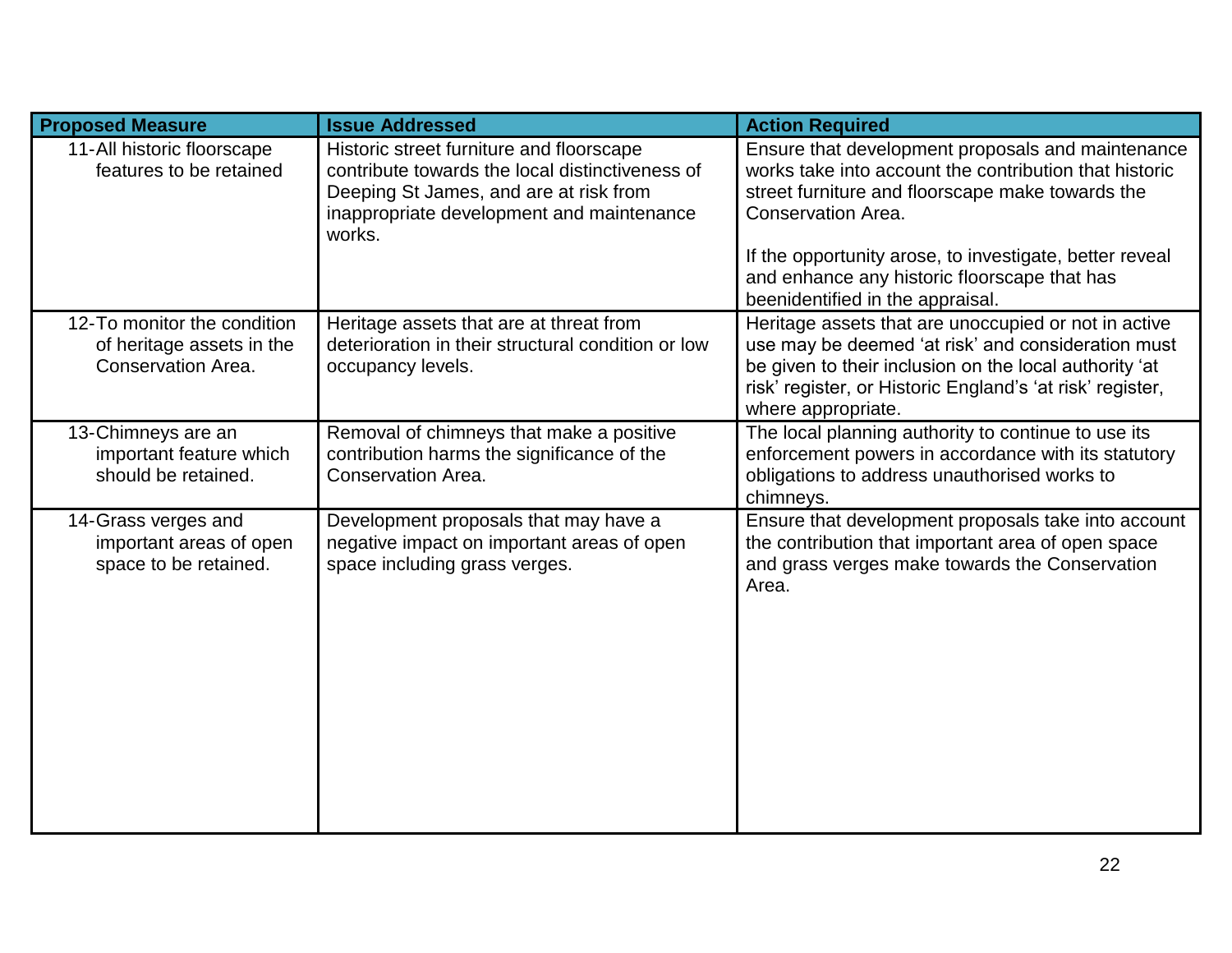| <b>Proposed Measure</b>                                                                           | <b>Issue Addressed</b>                                   | <b>Action Required</b>                                                                                                                                                                                                                                                                                                                                                                                                                                                                                                                                                                          |
|---------------------------------------------------------------------------------------------------|----------------------------------------------------------|-------------------------------------------------------------------------------------------------------------------------------------------------------------------------------------------------------------------------------------------------------------------------------------------------------------------------------------------------------------------------------------------------------------------------------------------------------------------------------------------------------------------------------------------------------------------------------------------------|
| 15- Preserve and enhance<br>existing hedgerows and<br>boundary walls, railings<br>and gate piers. | Removal of hedgerows and important boundary<br>features. | Consideration will be given to the contribution that<br>hedgerows and boundary walls make to the character<br>and appearance of the conservation area when<br>dealing with development proposals.<br>Encourage regular maintenance and repair of existing<br>boundary features through the production design<br>guidance. Encourage replanting of new hedgerows.<br>The Council will strive to ensure existing hedgerows<br>and boundary walls are retained by using its<br>enforcement powers in accordance with its statutory<br>obligations, where there have been any planning<br>breaches. |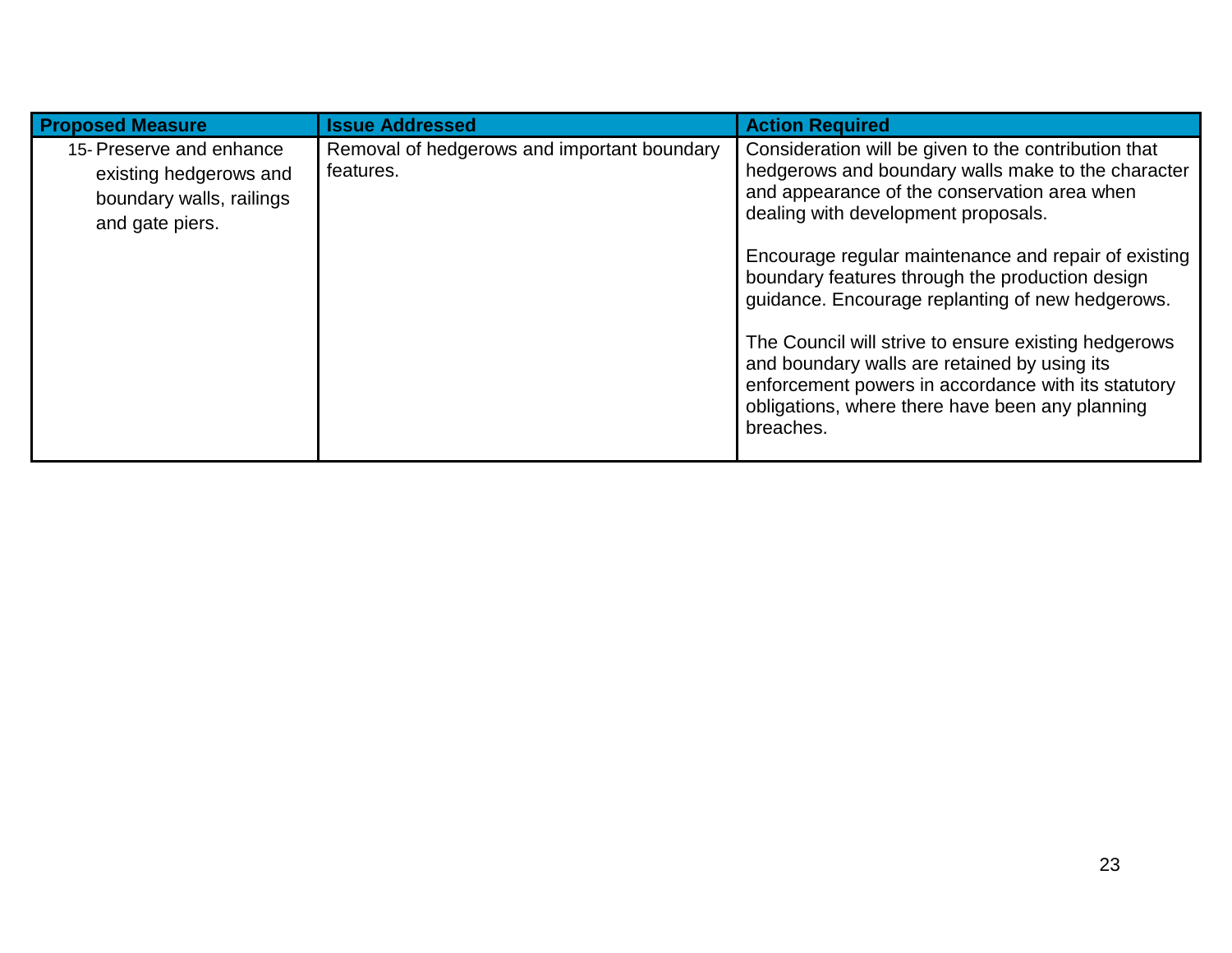#### **18.0 References**

Historic England, 2005 *Guidance on the management of conservation areas* Historic England, 2016 *Conservation Area Appraisal, Designation and Management*  Historic England, 2011*The setting of heritage assets* Pevsner, 1964 *The Buildings of England: Lincolnshire*, Penguin *National Planning Policy Framework, 2012 National Planning Practice Guide, 2013* Planning (Listed Buildings and Conservation Areas) Act 1990 Morton and Haconby Lincolnshire, A short history, The British Publishing Company Limited Gloucester South Kesteven District Council. 2010. *Local Development Framework: Core Strategy Morton Village File*, Grantham Library, Reference Section

#### **19.0 Useful Contacts**

For enquiries regarding listed buildings and conservation areas please ask to speak to theCouncil"s **Conservation Officer:**

#### **Telephone 01476 406080**

For enquiries relating to development proposals and planning applications please contact the Council"s **Duty Planning Officer:**

#### **Telephone 01476 406080**

For enquiries related to the Historic Environment Record for Lincolnshire please contact the Lincolnshire **Historic Environment Record**:

Lincolnshire Historic Environment Record Lincolnshire County Council Witham Park House Waterside South Lincoln LN5 7JN Telephone: 01522 782070 Email[:Dev\\_PlanningEnquiries@lincolnshire.gov.uk](mailto:Dev_PlanningEnquiries@lincolnshire.gov.uk)

For any enquiries relating to Archaeology please contact **Heritage Trust of Lincolnshire:**

Heritage Trust of Lincolnshire The Old School Cameron Street **Heckington Sleaford Lincolnshire** NG34 9RW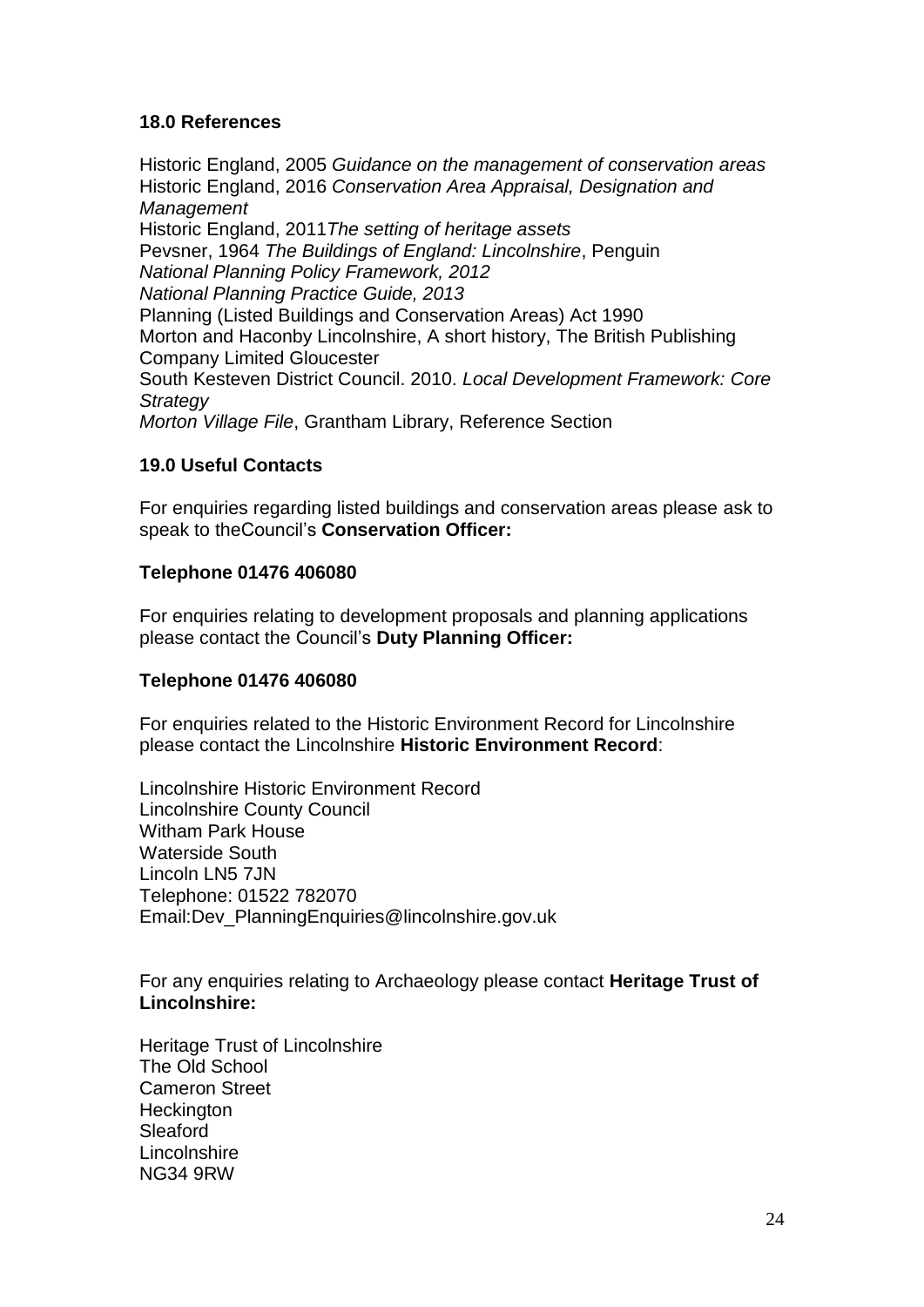Telephone : 01529 461 499 Email: [htladmin@heritagelincolnshire.org](mailto:htladmin@heritagelincolnshire.org)

Historic England 2nd floor Windsor House **Cliftonville Northampton** NN1 5BE 01604 735460 Email: [eastmidlands@HistoricEngland.org.uk](mailto:eastmidlands@HistoricEngland.org.uk)

The Georgian Group 6 Fitzroy Square London W1T 5DX Telephone : 020 7529 8920 Email: [office@georgiangroup.org.uk](mailto:office@georgiangroup.org.uk)

The Victorian Society, 1 Priory Gardens, London W4 1TT Telephone 020 8994 1019 Email [:admin@victoriansociety.org.uk](mailto:admin@victoriansociety.org.uk)

Society for the Protection of Ancient Buildings 37 Spital Square London E1 6DY Telephone 020 7377 1644 Email [:info@spab.org.uk](mailto:info@spab.org.uk)

Ancient Monuments Society St Ann's Vestry Hall 2 Church Entry London EC4V 5HB Telephone: 020 7236 3934 Email: office@ancientmonumentssociety.org.uk

The Twentieth Century Society 70 Cowcross Street London EC1M 6EJ Telephone: 020 7250 3857 Email: [caseworker \(at\) c20society.org.uk](mailto:caseworker@c20society.org.uk)

The War Memorials Trust 42a Buckingham Palace Road London SW1W 0RE